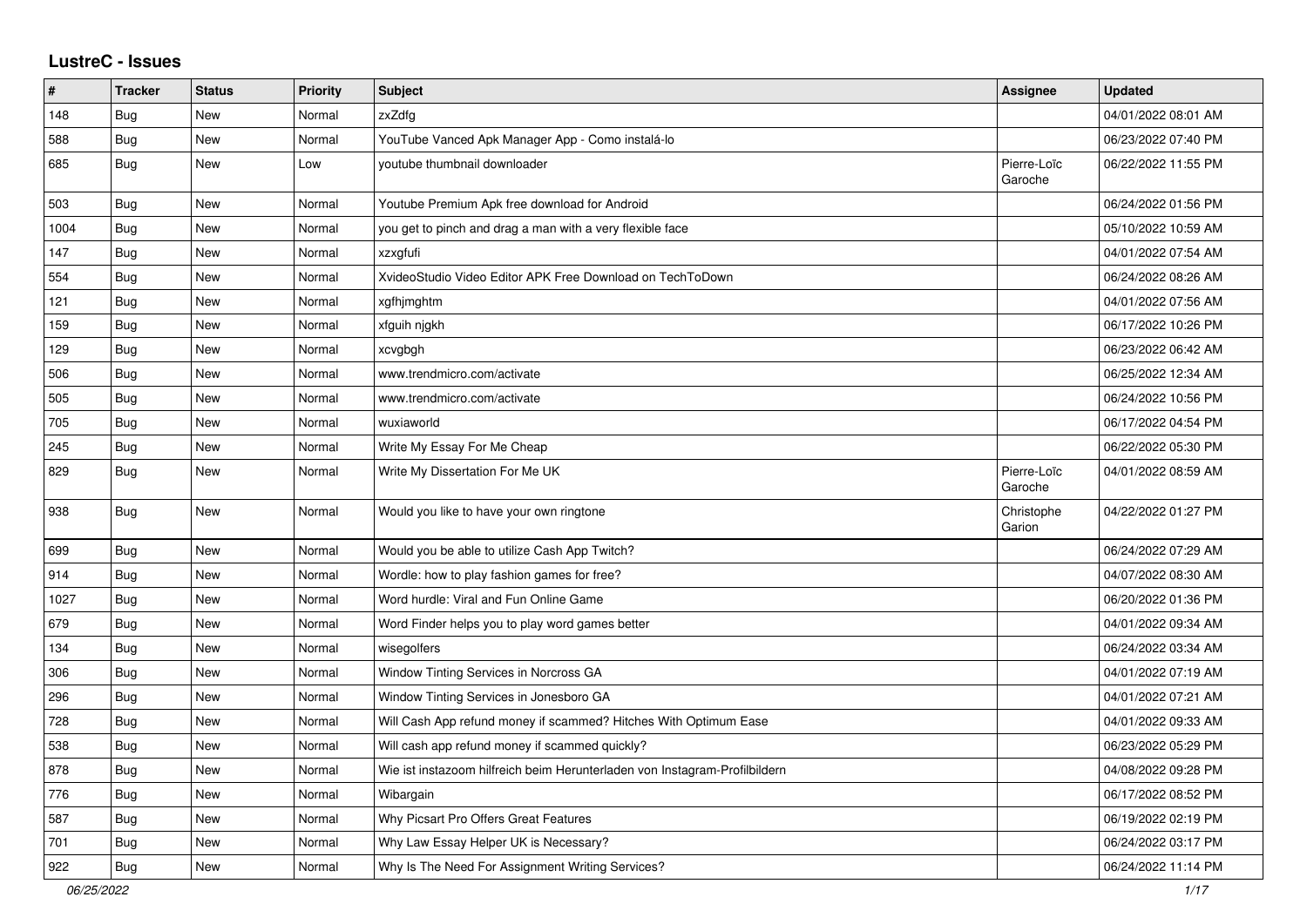| $\sharp$ | <b>Tracker</b> | <b>Status</b> | <b>Priority</b> | <b>Subject</b>                                                             | Assignee               | <b>Updated</b>      |
|----------|----------------|---------------|-----------------|----------------------------------------------------------------------------|------------------------|---------------------|
| 757      | Bug            | <b>New</b>    | Normal          | Why Is Issue of Car Maintenance so Famous for the Consumers?               |                        | 04/01/2022 09:01 AM |
| 540      | <b>Bug</b>     | <b>New</b>    | Normal          | Why Haven't I Received My Cash App Card? Can I get t the reasons behind it |                        | 04/01/2022 09:25 AM |
| 78       | Bug            | In Progress   | Normal          | Why generate MCDC conditions for constant flows?                           | Pierre-Loïc<br>Garoche | 04/01/2022 08:08 AM |
| 880      | <b>Bug</b>     | <b>New</b>    | Normal          | Why do Subway Surfers popular                                              |                        | 04/01/2022 09:16 AM |
| 884      | <b>Bug</b>     | <b>New</b>    | Normal          | Why do Subway Surfers popular                                              |                        | 04/01/2022 09:16 AM |
| 551      | Bug            | <b>New</b>    | Normal          | Why Do Students Need Online Best Dissertation Writing Services?            |                        | 06/22/2022 05:53 PM |
| 713      | Bug            | <b>New</b>    | High            | Why Cupcake 2048 is a addictive game?                                      | Pierre-Loïc<br>Garoche | 04/01/2022 09:34 AM |
| 208      | <b>Bug</b>     | <b>New</b>    | Normal          | Why Cash app won't let me send money if scammed?                           |                        | 04/01/2022 08:54 AM |
| 188      | Bug            | <b>New</b>    | Normal          | Why are university students buying assignments online?                     | Pierre-Loïc<br>Garoche | 06/23/2022 10:06 PM |
| 707      | Bug            | <b>New</b>    | Normal          | Why Accounting Assignments Are Beneficial For The Students?                | Pierre-Loïc<br>Garoche | 06/24/2022 09:16 PM |
| 1008     | Bug            | <b>New</b>    | Normal          | Who was the first black woman to anchor a newscast?                        |                        | 05/10/2022 03:13 PM |
| 802      | Bug            | <b>New</b>    | Normal          | Who Is an ETL Engineer                                                     |                        | 06/25/2022 12:34 AM |
| 801      | <b>Bug</b>     | <b>New</b>    | Normal          | Who Is an ETL Engineer                                                     |                        | 06/24/2022 11:18 PM |
| 799      | <b>Bug</b>     | <b>New</b>    | Normal          | Who Is an ETL Engineer                                                     |                        | 06/24/2022 04:30 PM |
| 798      | Bug            | <b>New</b>    | Normal          | Who Is an ETL Engineer                                                     |                        | 06/23/2022 11:38 PM |
| 800      | Bug            | <b>New</b>    | Normal          | Who Is an ETL Engineer                                                     |                        | 06/20/2022 10:21 PM |
| 1123     | <b>Bug</b>     | <b>New</b>    | Normal          | Where To Watch FIFA World Cup 2022                                         |                        | 06/24/2022 03:51 AM |
| 920      | <b>Bug</b>     | <b>New</b>    | Normal          | Where I Can Get Essay Writing Services?                                    |                        | 04/11/2022 08:35 AM |
| 768      | <b>Bug</b>     | <b>New</b>    | Normal          | Where can you buy best jackets online?                                     |                        | 04/01/2022 09:05 AM |
| 300      | Bug            | <b>New</b>    | Normal          | Wheels Powder Coating Services in Norcross GA                              |                        | 04/15/2022 01:45 PM |
| 223      | <b>Bug</b>     | <b>New</b>    | Normal          | WhatsApp Plus: Download, Update and Themes                                 |                        | 06/03/2022 08:07 PM |
| 560      | Bug            | <b>New</b>    | Normal          | Whatsapp Aero - Make Your Phone Auto Connect                               |                        | 04/01/2022 09:28 AM |
| 1094     | <b>Bug</b>     | <b>New</b>    | Normal          | What time does direct deposit hit Cash App?                                |                        | 06/14/2022 03:27 PM |
| 1125     | <b>Bug</b>     | <b>New</b>    | Normal          | What is Wordscapes?                                                        |                        | 06/24/2022 09:05 AM |
| 1043     | <b>Bug</b>     | <b>New</b>    | Normal          | What Is The Right Way To Troubleshoot Cash App Transfer Failed Problems?   |                        | 05/25/2022 01:16 PM |
| 523      | Bug            | New           | Normal          | What Is The Right Google Account Recovery Aid To Regain Account Access?    | Pierre-Loïc<br>Garoche | 06/24/2022 10:34 AM |
| 836      | Bug            | <b>New</b>    | Normal          | What Is The Required Amount To Pay As Cash App Clearance Fee?              |                        | 04/01/2022 09:00 AM |
| 636      | Bug            | <b>New</b>    | Normal          | What is the most popular furniture color?                                  |                        | 06/24/2022 12:13 AM |
| 520      | Bug            | <b>New</b>    | Normal          | What Is The Major Role Of Cash.app/Help and Support Page?                  |                        | 06/24/2022 02:41 PM |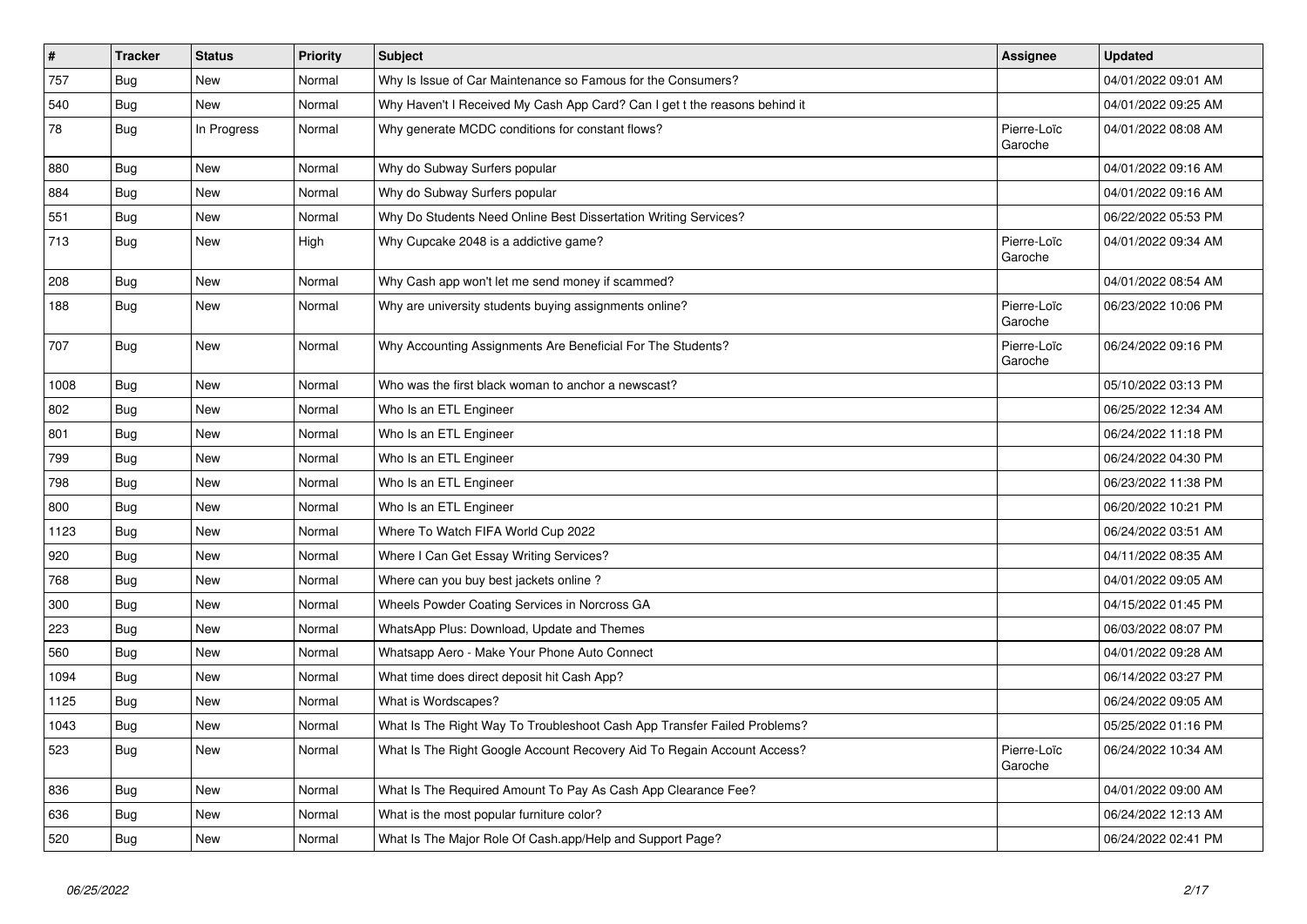| $\vert$ # | <b>Tracker</b> | <b>Status</b> | <b>Priority</b> | <b>Subject</b>                                                                | <b>Assignee</b>        | <b>Updated</b>      |
|-----------|----------------|---------------|-----------------|-------------------------------------------------------------------------------|------------------------|---------------------|
| 569       | <b>Bug</b>     | New           | Normal          | What is the incoming and outgoing mail server for Outlook IMAP settings?      | Pierre-Loïc<br>Garoche | 06/23/2022 03:43 PM |
| 570       | Bug            | New           | Normal          | What is Sutton bank cash app customer service phone number?                   | Pierre-Loïc<br>Garoche | 06/23/2022 10:42 AM |
| 580       | Bug            | <b>New</b>    | High            | What is Narrative Essay?                                                      | Christophe<br>Garion   | 06/21/2022 09:28 AM |
| 1105      | Bug            | New           | High            | What is Mahjong online?                                                       |                        | 06/23/2022 04:02 PM |
| 496       | Bug            | <b>New</b>    | Normal          | What is Live NetTV?                                                           |                        | 06/24/2022 09:22 PM |
| 761       | <b>Bug</b>     | <b>New</b>    | Normal          | What is it about basketball that makes it so popular in the United States?    | Corentin<br>Lauverjat  | 06/24/2022 03:48 AM |
| 792       | <b>Bug</b>     | New           | Normal          | What is Google Camera Mod?                                                    |                        | 04/01/2022 08:59 AM |
| 853       | <b>Bug</b>     | New           | Normal          | what is dr laser                                                              |                        | 04/01/2022 09:13 AM |
| 585       | Bug            | <b>New</b>    | Normal          | What is cash app help number?                                                 |                        | 04/01/2022 09:18 AM |
| 764       | <b>Bug</b>     | New           | Normal          | What is available to see what I can watch HBO Max?                            |                        | 06/24/2022 05:42 PM |
| 279       | Bug            | New           | High            | What is an essential feature of an internal communications app?               |                        | 06/24/2022 01:16 PM |
| 667       | <b>Bug</b>     | New           | Normal          | What Is a Ringtone?                                                           |                        | 06/20/2022 03:35 PM |
| 477       | <b>Bug</b>     | New           | Normal          | What Does Online Coupon Mean?                                                 |                        | 06/24/2022 06:34 AM |
| 1112      | Bug            | New           | Normal          | What Cash App Policy Says If Random Person Sent Me Money On Cash App?         |                        | 06/20/2022 07:48 AM |
| 1078      | <b>Bug</b>     | New           | Normal          | What Bank Is Cash App On Plaid? Find Clarity And Assistance                   |                        | 06/15/2022 11:56 AM |
| 1010      | <b>Bug</b>     | New           | Normal          | what are the requirements to borrow money from cash app ? cash app borrow app | Pierre-Loïc<br>Garoche | 05/11/2022 09:29 AM |
| 675       | <b>Bug</b>     | <b>New</b>    | Normal          | What Are Smart Tactics To Fix Cash App Transfer Failed Hurdles?               |                        | 06/16/2022 04:37 AM |
| 559       | Bug            | New           | High            | What Are Permission For Applications like Facebook Sending MMS?               |                        | 06/24/2022 10:07 AM |
| 857       | <b>Bug</b>     | New           | Normal          | Welcome to the world of classic retro games                                   |                        | 04/01/2022 09:13 AM |
| 686       | Bug            | New           | Normal          | Welcome To The Most Demandable Mahipalpur Escorts Agency                      |                        | 06/22/2022 09:42 AM |
| 542       | Bug            | <b>New</b>    | Normal          | Web N Logo Design                                                             |                        | 06/22/2022 12:28 PM |
| 548       | Bug            | New           | Normal          | Web N Logo Design                                                             |                        | 04/01/2022 09:29 AM |
| 260       | <b>Bug</b>     | New           | Normal          | Web Design Services Near Me                                                   |                        | 06/24/2022 10:54 AM |
| 555       | Bug            | New           | Normal          | web design development in hyderabad                                           |                        | 06/24/2022 06:49 PM |
| 264       | Bug            | New           | Normal          | We Buy Your Unwanted Car                                                      | Corentin<br>Lauverjat  | 06/24/2022 02:19 PM |
| 658       | Bug            | New           | Normal          | Watermelon Nutrition Facts And Health Benefits                                |                        | 06/24/2022 03:36 PM |
| 313       | Bug            | New           | Normal          | Water Extraction Services in Virginia Beach VA                                |                        | 06/23/2022 02:14 AM |
| 314       | Bug            | New           | Normal          | Water Extraction Services in Virginia Beach VA                                |                        | 04/01/2022 07:25 AM |
| 331       | Bug            | New           | Normal          | Water Extraction Services in Norfolk VA                                       |                        | 06/24/2022 12:47 PM |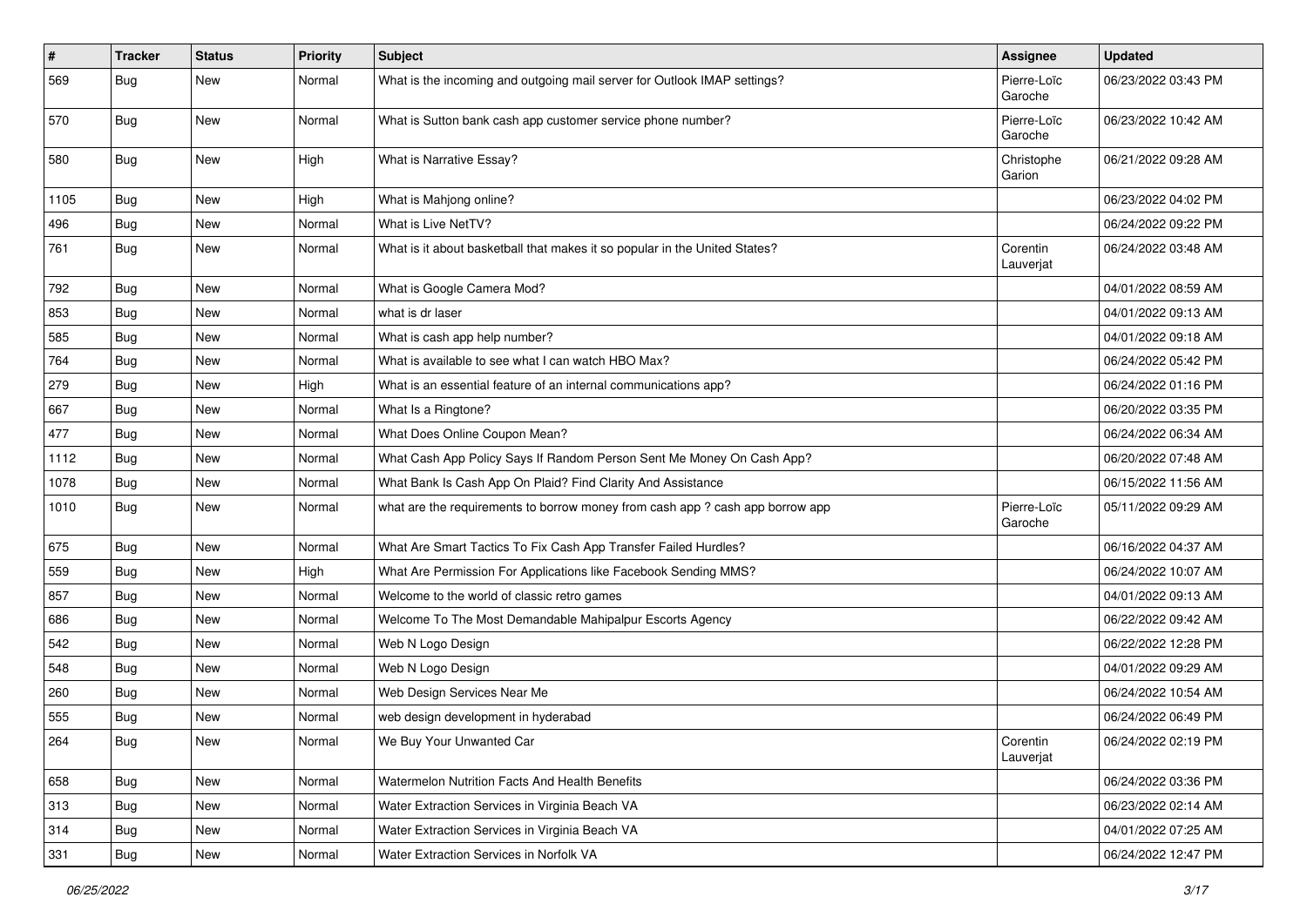| $\sharp$ | <b>Tracker</b> | <b>Status</b> | <b>Priority</b> | Subject                                                                          | <b>Assignee</b>      | <b>Updated</b>      |
|----------|----------------|---------------|-----------------|----------------------------------------------------------------------------------|----------------------|---------------------|
| 346      | Bug            | New           | Normal          | Water Extraction Services in Chesapeake VA                                       |                      | 04/01/2022 07:15 AM |
| 974      | Bug            | <b>New</b>    | Normal          | Watch NCAA Football Live Streaming Free                                          |                      | 05/06/2022 08:16 AM |
| 969      | Bug            | New           | Normal          | Watch NCAA Football Live Match Free                                              |                      | 04/23/2022 07:29 AM |
| 584      | Bug            | New           | Normal          | Want the cash app customer service number to check balance?                      |                      | 06/23/2022 09:55 PM |
| 1036     | Bug            | <b>New</b>    | Normal          | <b>VPS Material</b>                                                              |                      | 05/18/2022 09:34 PM |
| 981      | Bug            | New           | Normal          | VidMate Mod APK                                                                  |                      | 05/06/2022 09:22 AM |
| 620      | Bug            | <b>New</b>    | Normal          | Viagra Meds: Fastest & Quick Delivery On Your Doorstep - USA                     |                      | 06/23/2022 12:03 AM |
| 607      | Bug            | New           | Normal          | Vex 5                                                                            |                      | 04/01/2022 09:22 AM |
| 722      | Bug            | New           | Normal          | Vergrößern Sie Instagram-Fotos mit instazoom                                     | Christophe<br>Garion | 06/23/2022 09:49 PM |
| 292      | Bug            | <b>New</b>    | Normal          | Venmo to Cash App Transfer Of Money- Explore Here                                |                      | 06/24/2022 05:41 PM |
| 1001     | Bug            | New           | Normal          | Venmo Keep Saying Error?                                                         |                      | 06/16/2022 02:11 PM |
| 301      | Bug            | <b>New</b>    | Normal          | Vehicle Electronics Services in Norcross GA                                      |                      | 04/01/2022 07:18 AM |
| 125      | Bug            | New           | Normal          | vbvnm                                                                            |                      | 04/01/2022 07:55 AM |
| 624      | Bug            | <b>New</b>    | Normal          | Use go with the Driving Directions for your go                                   |                      | 06/21/2022 04:54 AM |
| 153      | Bug            | New           | Normal          | urgent loan online                                                               | Christophe<br>Garion | 06/22/2022 05:11 PM |
| 464      | Bug            | <b>New</b>    | Normal          | Upholstery Cleaning Westchester MA                                               |                      | 06/21/2022 04:02 PM |
| 440      | Bug            | New           | Normal          | Upholstery Cleaning Watertown MA                                                 |                      | 04/01/2022 07:49 AM |
| 415      | Bug            | New           | Normal          | Upholstery Cleaning Somerville MA                                                |                      | 04/01/2022 07:48 AM |
| 324      | Bug            | New           | Normal          | Upholstery Cleaning Services in Virginia Beach VA                                |                      | 04/01/2022 07:26 AM |
| 339      | Bug            | New           | Normal          | Upholstery Cleaning Services in Norfolk VA                                       |                      | 06/17/2022 04:36 AM |
| 355      | Bug            | <b>New</b>    | Normal          | Upholstery Cleaning Services in Chesapeake VA                                    |                      | 04/01/2022 07:14 AM |
| 448      | Bug            | New           | Normal          | Upholstery Cleaning Quincy MA                                                    |                      | 04/01/2022 07:48 AM |
| 432      | Bug            | New           | Normal          | <b>Upholstery Cleaning Newton MA</b>                                             |                      | 04/01/2022 07:50 AM |
| 456      | Bug            | <b>New</b>    | Normal          | <b>Upholstery Cleaning Medford MA</b>                                            |                      | 04/01/2022 07:28 AM |
| 423      | Bug            | New           | Normal          | Upholstery Cleaning Brookline MA                                                 |                      | 04/01/2022 07:46 AM |
| 407      | Bug            | New           | Normal          | Upholstery Cleaning Boston MA                                                    |                      | 04/01/2022 07:47 AM |
| 472      | Bug            | New           | Normal          | Upholstery Cleaning Arlington MA                                                 |                      | 04/01/2022 07:31 AM |
| 513      | Bug            | New           | Normal          | Unlock cash app account using the easy steps:                                    | Anonymous            | 06/24/2022 03:10 PM |
| 490      | Bug            | New           | Normal          | Unlock cash app account by getting quick solutions from the technical executives |                      | 06/24/2022 09:04 PM |
| 597      | Bug            | New           | Normal          | Universo s / f Download                                                          |                      | 06/24/2022 05:18 PM |
| 598      | <b>Bug</b>     | New           | Normal          | Universo s / f Download                                                          |                      | 06/23/2022 10:59 PM |
| 771      | Bug            | New           | Normal          | united airlines baggage policy                                                   |                      | 06/24/2022 02:22 PM |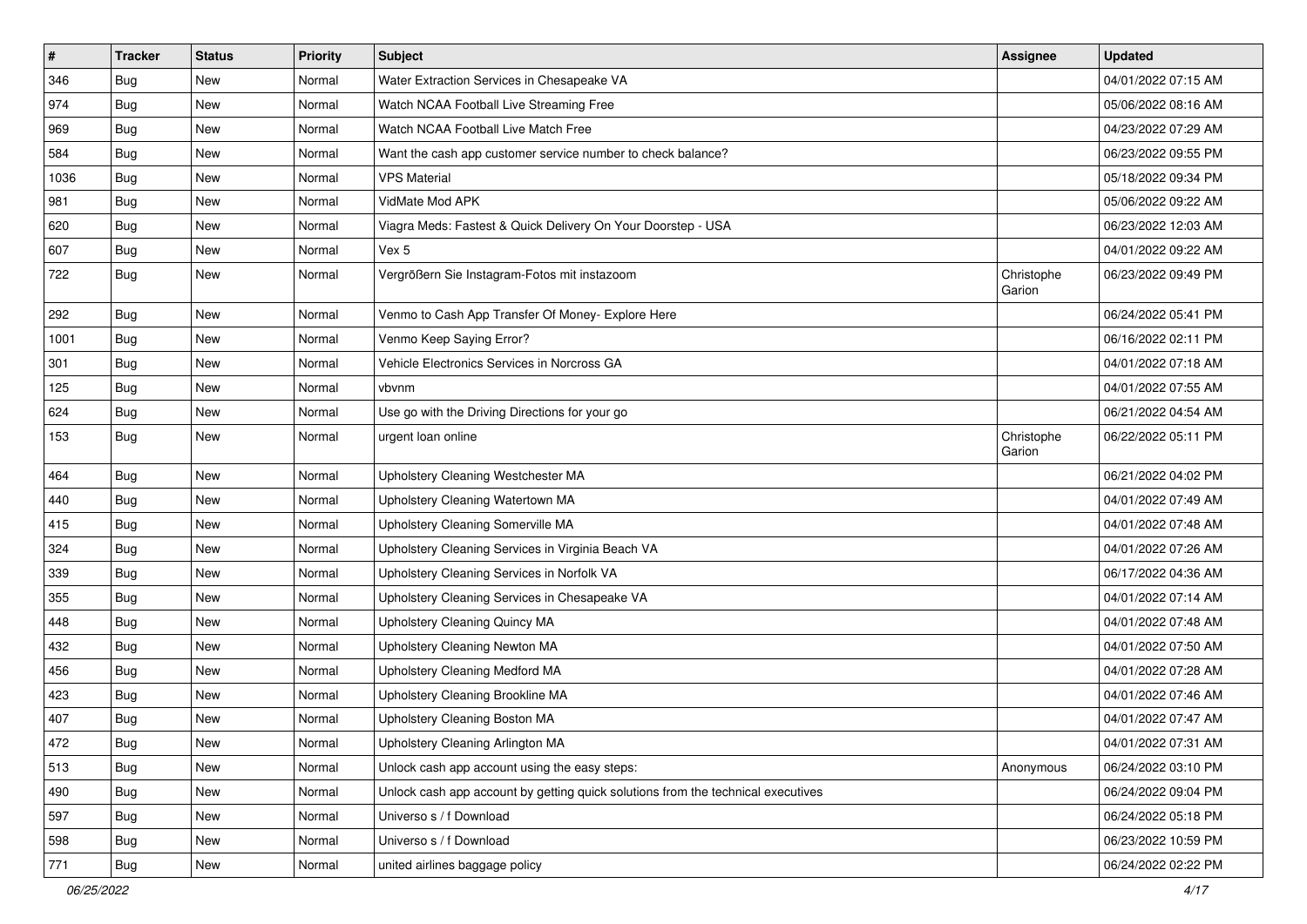| $\pmb{\#}$ | <b>Tracker</b> | <b>Status</b> | <b>Priority</b> | <b>Subject</b>                                                                                          | Assignee               | <b>Updated</b>      |
|------------|----------------|---------------|-----------------|---------------------------------------------------------------------------------------------------------|------------------------|---------------------|
| 772        | <b>Bug</b>     | <b>New</b>    | Normal          | united airlines baggage policy                                                                          |                        | 06/24/2022 12:30 PM |
| 1093       | Bug            | <b>New</b>    | Normal          | Uniswap Exchange                                                                                        | Christophe<br>Garion   | 06/14/2022 11:55 AM |
| 563        | Bug            | <b>New</b>    | Normal          | Understanding the Difference Between Free and Paid Mod Apks                                             |                        | 06/24/2022 07:27 AM |
| 484        | Bug            | <b>New</b>    | Normal          | UK best essay writing service                                                                           |                        | 06/24/2022 03:41 AM |
| 483        | Bug            | New           | Normal          | UK best essay writing service                                                                           |                        | 06/23/2022 11:25 PM |
| 200        | <b>Bug</b>     | <b>New</b>    | Normal          | uiopi[o                                                                                                 |                        | 06/24/2022 02:10 PM |
| 168        | <b>Bug</b>     | <b>New</b>    | Normal          | UFC 256 Live Stream Online                                                                              |                        | 06/24/2022 08:59 PM |
| 113        | <b>Bug</b>     | <b>New</b>    | Normal          | ufc 254 live                                                                                            |                        | 06/25/2022 12:03 AM |
| 495        | <b>Bug</b>     | <b>New</b>    | Normal          | Twitch Clip Downloader Download Twitch Clips Online 2021                                                |                        | 06/24/2022 07:59 PM |
| 661        | Bug            | New           | Normal          | Turbo VPN MOD APK Download                                                                              |                        | 06/24/2022 08:51 AM |
| 1084       | <b>Bug</b>     | New           | Normal          | <b>Trippie Redd</b>                                                                                     |                        | 06/11/2022 09:05 AM |
| 131        | Bug            | <b>New</b>    | Normal          | triokids                                                                                                |                        | 04/01/2022 07:54 AM |
| 178        | <b>Bug</b>     | <b>New</b>    | Normal          | transparent lace wigs                                                                                   |                        | 06/24/2022 02:24 AM |
| 514        | <b>Bug</b>     | New           | Normal          | Trans-Caribbean                                                                                         |                        | 06/24/2022 02:56 AM |
| 909        | Bug            | <b>New</b>    | Normal          | Toca Life World APK                                                                                     |                        | 04/06/2022 04:52 AM |
| 908        | <b>Bug</b>     | <b>New</b>    | Normal          | Toca Life World APK                                                                                     |                        | 04/06/2022 03:18 AM |
| 844        | Bug            | New           | Normal          | To know Chime Routing Number call on the helpline number                                                |                        | 04/01/2022 08:58 AM |
| 837        | Bug            | <b>New</b>    | Normal          | To Create An Instagram Story                                                                            | Pierre-Loïc<br>Garoche | 04/01/2022 08:58 AM |
| 1114       | Bug            | <b>New</b>    | Normal          | To control the car, all you must do is click to go left or right and release the button to go straight. |                        | 06/20/2022 12:11 PM |
| 712        | Bug            | <b>New</b>    | Normal          | Tips and Tricks                                                                                         |                        | 06/24/2022 04:19 PM |
| 321        | <b>Bug</b>     | <b>New</b>    | Normal          | Tile & Grout Cleaning Services in Virginia Beach VA                                                     |                        | 06/21/2022 03:04 AM |
| 336        | Bug            | New           | Normal          | Tile & Grout Cleaning Services in Norfolk VA                                                            |                        | 06/24/2022 07:24 PM |
| 352        | <b>Bug</b>     | <b>New</b>    | Normal          | Tile & Grout Cleaning Services in Chesapeake VA                                                         |                        | 06/24/2022 08:14 AM |
| 945        | Bug            | <b>New</b>    | Normal          | TikTok 18 Mod Apk For Your Android                                                                      |                        | 04/13/2022 09:32 AM |
| 529        | <b>Bug</b>     | <b>New</b>    | Normal          | Thop TV APK - Free Download for Android                                                                 |                        | 06/23/2022 08:34 AM |
| 642        | Bug            | <b>New</b>    | Normal          | thong tin thoi tiet ngay hom nay                                                                        |                        | 06/24/2022 04:48 PM |
| 645        | Bug            | New           | Normal          | thong tin chinh xac nhat hom nay                                                                        |                        | 06/23/2022 06:54 PM |
| 639        | Bug            | New           | Normal          | thong tin chinh xac                                                                                     |                        | 06/24/2022 02:43 PM |
| 743        | <b>Bug</b>     | New           | Normal          | They promote 'pixel art' contests and a 'game jam' related to the work and figure of Carlos Casares     |                        | 04/15/2022 09:12 PM |
| 1065       | <b>Bug</b>     | New           | Normal          | The top foreign language training game in 2022                                                          |                        | 06/07/2022 04:05 AM |
| 891        | Bug            | New           | Normal          | The most interesting game today, have you tried it?                                                     |                        | 04/01/2022 09:17 AM |
| 512        | Bug            | New           | Normal          | The Importance Of Using Custom Writing Services                                                         |                        | 06/24/2022 09:26 AM |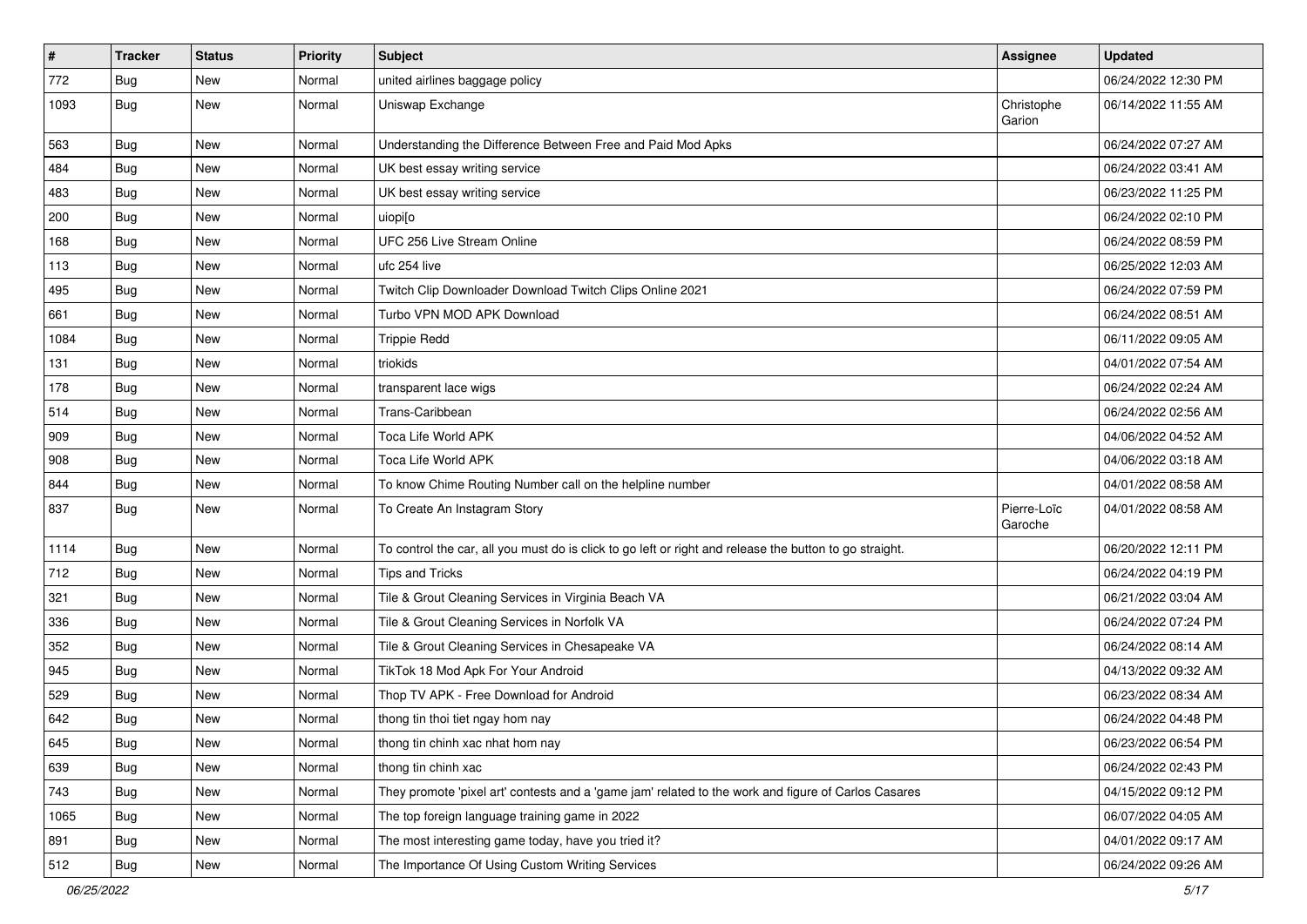| $\vert$ # | <b>Tracker</b> | <b>Status</b> | <b>Priority</b> | <b>Subject</b>                                                       | Assignee               | <b>Updated</b>      |
|-----------|----------------|---------------|-----------------|----------------------------------------------------------------------|------------------------|---------------------|
| 672       | Bug            | New           | Normal          | The easiest way to delete ringtones on iPhone                        |                        | 06/23/2022 05:06 PM |
| 1033      | <b>Bug</b>     | <b>New</b>    | Normal          | The best slope 2 online games to play right now                      |                        | 05/17/2022 10:55 AM |
| 723       | <b>Bug</b>     | <b>New</b>    | High            | The best horror game in 2021                                         | Christophe<br>Garion   | 06/23/2022 07:13 PM |
| 674       | Bug            | <b>New</b>    | Normal          | The best game in 2021                                                | Pierre-Loïc<br>Garoche | 06/24/2022 10:05 PM |
| 1028      | Bug            | <b>New</b>    | Normal          | The Best Free Online Game to Play with Friends                       |                        | 05/16/2022 05:00 AM |
| 625       | Bug            | <b>New</b>    | Normal          | The best free online driving directions tool                         |                        | 04/01/2022 09:28 AM |
| 930       | Bug            | <b>New</b>    | Normal          | The best free games online                                           |                        | 04/12/2022 09:05 AM |
| 932       | Bug            | <b>New</b>    | Normal          | The best epic, long-playing PC games will consume days of your life. |                        | 05/15/2022 07:44 PM |
| 749       | Bug            | New           | Normal          | The Best Bubble Shooter Game for Android                             |                        | 04/01/2022 09:02 AM |
| 221       | <b>Bug</b>     | New           | Normal          | The Best APk                                                         |                        | 04/01/2022 08:49 AM |
| 246       | Bug            | <b>New</b>    | Normal          | The Beast App                                                        |                        | 06/25/2022 12:34 AM |
| 970       | <b>Bug</b>     | <b>New</b>    | Normal          | The Amount Of Time Does Cash App Direct Deposit Time Take?           |                        | 04/23/2022 08:33 AM |
| 1040      | Bug            | <b>New</b>    | Normal          | thabet                                                               |                        | 05/19/2022 08:05 PM |
| 482       | Bug            | New           | Normal          | <b>Text Window</b>                                                   |                        | 06/23/2022 03:41 PM |
| 498       | <b>Bug</b>     | New           | Normal          | Téléchargeur SoundCloud : SoundCloud en Mp3                          | Christophe<br>Garion   | 06/24/2022 05:32 AM |
| 961       | Bug            | <b>New</b>    | Normal          | TeaTv is an Android                                                  |                        | 04/20/2022 11:01 AM |
| 644       | Bug            | <b>New</b>    | Normal          | <b>TeaTV App Review</b>                                              |                        | 06/24/2022 02:20 PM |
| 664       | Bug            | <b>New</b>    | Normal          | Tea TV Apk Download - The Best Way to Watch Movies Offline           |                        | 06/24/2022 08:01 PM |
| 691       | Bug            | <b>New</b>    | Normal          | tea garden dublin                                                    |                        | 04/01/2022 09:31 AM |
| 926       | Bug            | <b>New</b>    | Normal          | tavor 7                                                              |                        | 06/22/2022 05:08 PM |
| 925       | <b>Bug</b>     | New           | Normal          | tavor 7                                                              |                        | 06/15/2022 03:45 AM |
| 710       | <b>Bug</b>     | New           | Normal          | Take Necessary Assistance If You Are Unable Activate Cash App Card   |                        | 06/24/2022 04:49 AM |
| 1000      | Bug            | <b>New</b>    | Normal          | Super easy way to zoom photos and upload to Instagram                | Christophe<br>Garion   | 05/07/2022 11:06 AM |
| 1120      | <b>Bug</b>     | <b>New</b>    | Normal          | Summary of 5 best coloring apps on phones                            |                        | 06/21/2022 10:24 AM |
| 1011      | Bug            | New           | Normal          | Summary of 10 best coloring apps on phones                           |                        | 05/11/2022 10:58 AM |
| 140       | <b>Bug</b>     | New           | Normal          | sugarbalanceusa                                                      |                        | 06/24/2022 01:40 PM |
| 319       | <b>Bug</b>     | New           | Normal          | Steam Cleaning Services in Virginia Beach VA                         |                        | 04/01/2022 07:27 AM |
| 334       | Bug            | New           | Normal          | Steam Cleaning Services in Norfolk VA                                |                        | 04/01/2022 07:25 AM |
| 349       | <b>Bug</b>     | New           | Normal          | Steam Cleaning Services in Chesapeake VA                             |                        | 04/01/2022 07:14 AM |
| 309       | <b>Bug</b>     | New           | Normal          | Stain Removal Services in Virginia Beach VA                          |                        | 04/01/2022 07:19 AM |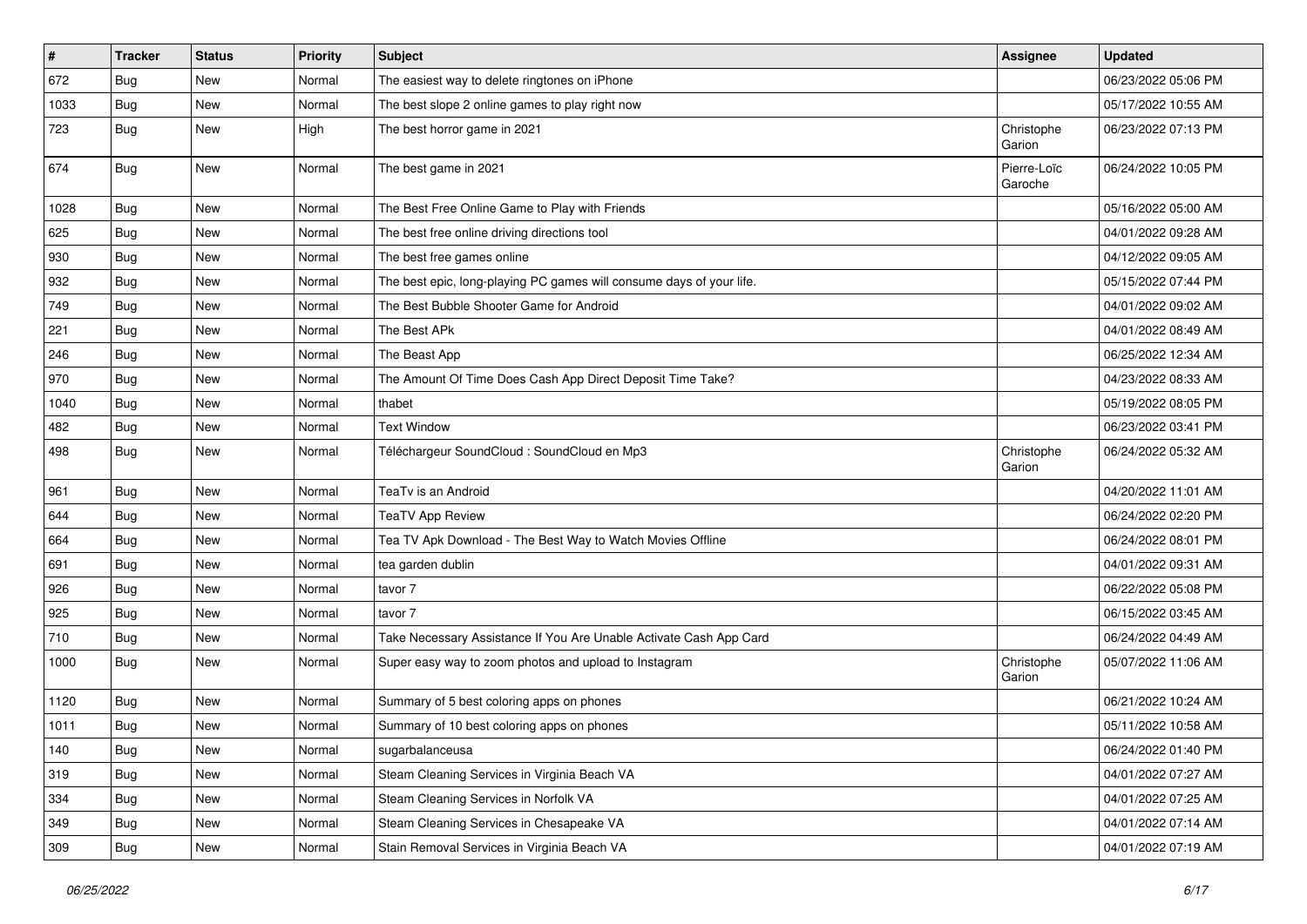| $\pmb{\#}$ | <b>Tracker</b> | <b>Status</b> | <b>Priority</b> | Subject                                                                              | Assignee               | <b>Updated</b>      |
|------------|----------------|---------------|-----------------|--------------------------------------------------------------------------------------|------------------------|---------------------|
| 327        | <b>Bug</b>     | <b>New</b>    | Normal          | Stain Removal Services in Norfolk VA                                                 |                        | 04/01/2022 07:26 AM |
| 342        | <b>Bug</b>     | <b>New</b>    | Normal          | Stain Removal Services in Chesapeake VA                                              |                        | 04/01/2022 07:22 AM |
| 312        | Bug            | New           | Normal          | Stain Protection Services in Virginia Beach VA                                       |                        | 06/23/2022 09:25 PM |
| 330        | Bug            | <b>New</b>    | Normal          | Stain Protection Services in Norfolk VA                                              |                        | 04/01/2022 07:26 AM |
| 345        | Bug            | <b>New</b>    | Normal          | Stain Protection Services in Chesapeake VA                                           |                        | 06/24/2022 11:41 PM |
| 814        | <b>Bug</b>     | <b>New</b>    | Normal          | Stage Fright Cure                                                                    | Pierre-Loïc<br>Garoche | 06/24/2022 02:07 PM |
| 773        | <b>Bug</b>     | <b>New</b>    | Normal          | Spades - Play online free                                                            |                        | 06/23/2022 07:57 AM |
| 526        | <b>Bug</b>     | <b>New</b>    | Normal          | Soundcloud to mp3 converter - Download Soundcloud songs                              |                        | 06/24/2022 12:51 AM |
| 869        | <b>Bug</b>     | <b>New</b>    | Normal          | Sonnerie Post Malone 2022                                                            |                        | 04/13/2022 11:05 AM |
| 718        | Bug            | New           | High            | Solve Complex Accounting Assignments                                                 | Hamza<br>Bourbouh      | 06/24/2022 10:12 AM |
| 222        | Bug            | <b>New</b>    | Normal          | Social Profile links                                                                 |                        | 06/24/2022 02:53 AM |
| 1048       | Bug            | <b>New</b>    | Normal          | So zeigen Sie ein Instagram-Profilbild an und vergrößern es                          |                        | 05/25/2022 06:56 AM |
| 992        | <b>Bug</b>     | <b>New</b>    | Normal          | So vergrößern Sie Ihr Instagram-Profilbild                                           |                        | 05/04/2022 08:46 AM |
| 576        | Bug            | <b>New</b>    | Normal          | So laden Sie ein Instagram-Bild herunter                                             |                        | 06/23/2022 09:23 AM |
| 1018       | Bug            | <b>New</b>    | Normal          | So erhalten Sie ein kostenloses Hörbuch                                              |                        | 06/24/2022 07:09 AM |
| 136        | Bug            | <b>New</b>    | Normal          | snappow                                                                              |                        | 06/24/2022 11:40 AM |
| 809        | <b>Bug</b>     | <b>New</b>    | Normal          | Smash Karts - immerse yourself in the exciting race                                  |                        | 06/24/2022 11:37 PM |
| 897        | Bug            | <b>New</b>    | Normal          | Slot Pulsa Pragmatic Play                                                            | Xavier Thirioux        | 04/01/2022 12:08 PM |
| 1110       | <b>Bug</b>     | <b>New</b>    | Normal          | Six Guns Mod Apk Answers Your Questions                                              | Pierre-Loïc<br>Garoche | 06/20/2022 04:42 AM |
| 1108       | Bug            | <b>New</b>    | Normal          | Six Guns Mod Apk Answers Your Questions                                              |                        | 06/20/2022 04:37 AM |
| 808        | Bug            | New           | Normal          | Sinnvolle Guten-Morgen-Grüße                                                         |                        | 06/23/2022 07:27 PM |
| 567        | <b>Bug</b>     | <b>New</b>    | Normal          | Singapore assignment help                                                            |                        | 06/24/2022 05:55 PM |
| 72         | <b>Bug</b>     | <b>New</b>    | Normal          | Simulinkd does not match Lustre using EMF backend when using nested Merge expression | Pierre-Loïc<br>Garoche | 04/01/2022 08:06 AM |
| 500        | Bug            | <b>New</b>    | Normal          | Simply contact the technical team, to find the solution to cash app refund problems. | Pierre-Loïc<br>Garoche | 06/24/2022 11:13 PM |
| 898        | <b>Bug</b>     | New           | Normal          | Shadow Fight 2 Mod APK                                                               |                        | 04/02/2022 09:17 AM |
| 652        | Bug            | New           | Normal          | Sesame Health Benefits                                                               |                        | 06/21/2022 06:52 AM |
| 1055       | Bug            | New           | Normal          | seo apk                                                                              | Pierre-Loïc<br>Garoche | 05/27/2022 06:23 AM |
| 197        | Bug            | New           | Normal          | SBL JABORANDI PLUS HAIR OIL - COMPLETE SCALP CARE (100ML)                            |                        | 06/24/2022 10:37 PM |
| 199        | Bug            | New           | Normal          | SBL CLEARSTONE DROPS (30ML)                                                          |                        | 04/01/2022 08:23 AM |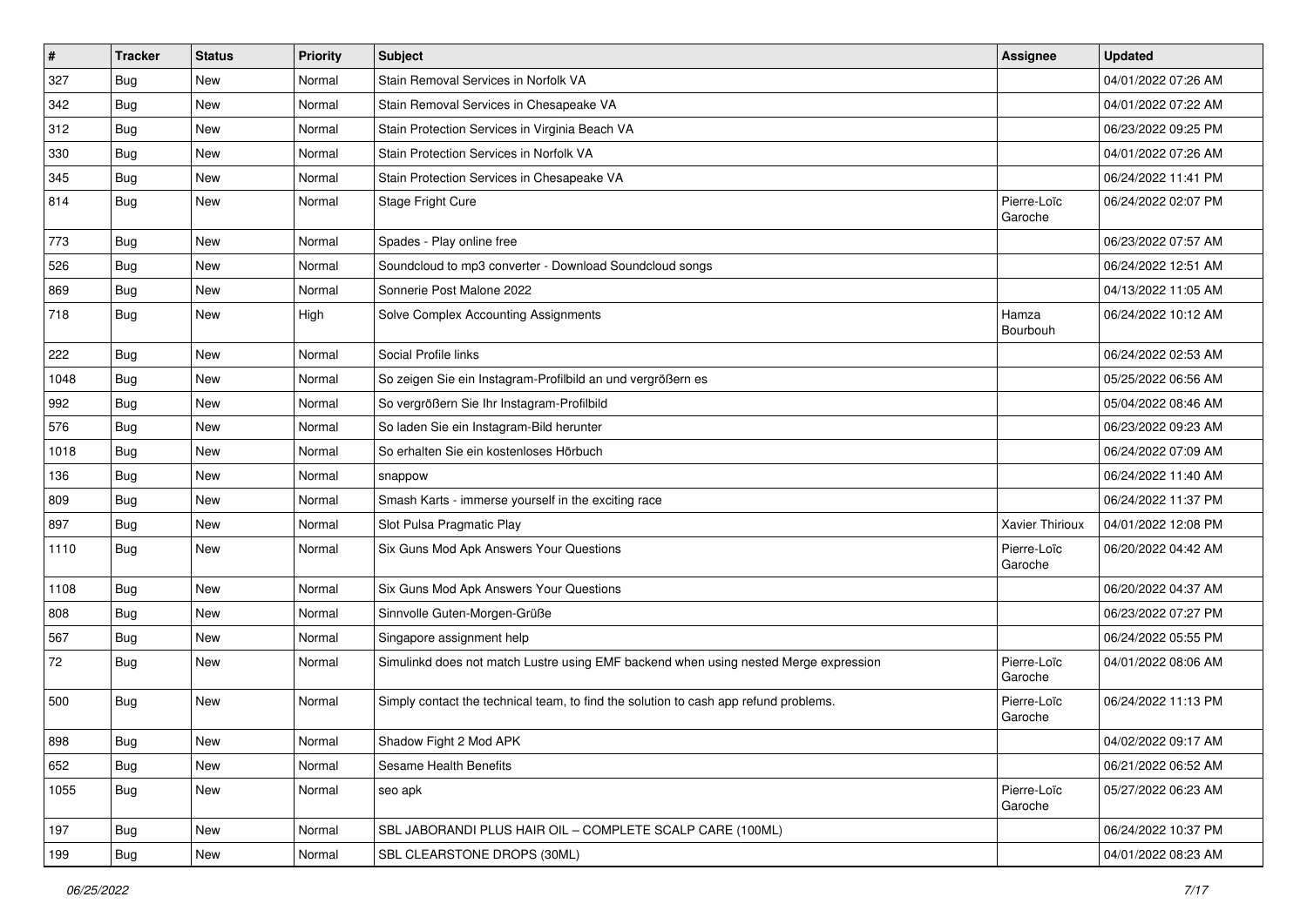| #    | <b>Tracker</b> | <b>Status</b> | <b>Priority</b> | <b>Subject</b>                                                      | <b>Assignee</b> | <b>Updated</b>      |
|------|----------------|---------------|-----------------|---------------------------------------------------------------------|-----------------|---------------------|
| 252  | Bug            | New           | Normal          | Samsung U600 - Is Essential Business And Personal Phone             |                 | 04/04/2022 04:45 AM |
| 791  | Bug            | New           | Normal          | Samsnung TV Plus is not working                                     |                 | 04/01/2022 09:03 AM |
| 651  | Bug            | New           | Normal          | Salmon Health Benefits                                              |                 | 06/23/2022 01:33 PM |
| 638  | Bug            | <b>New</b>    | Normal          | Run 3 game                                                          |                 | 06/23/2022 08:09 PM |
| 322  | Bug            | <b>New</b>    | Normal          | Rug Cleaning Services in Virginia Beach VA                          |                 | 04/01/2022 07:26 AM |
| 337  | Bug            | <b>New</b>    | Normal          | Rug Cleaning Services in Norfolk VA                                 |                 | 04/01/2022 07:23 AM |
| 353  | <b>Bug</b>     | New           | Normal          | Rug Cleaning Services in Chesapeake VA                              |                 | 04/01/2022 07:14 AM |
| 160  | <b>Bug</b>     | New           | Normal          | rtyuiv wbhyu                                                        |                 | 04/01/2022 07:56 AM |
| 261  | Bug            | New           | Normal          | Ringtone Downloads - Easy Ways Come Up With Your Own Ringtones      |                 | 06/25/2022 12:30 AM |
| 595  | Bug            | <b>New</b>    | Normal          | RFM Online - une révolution dans la gestion de l'identité numérique |                 | 06/23/2022 12:50 PM |
| 250  | <b>Bug</b>     | New           | Normal          | Reviews of phone ringtones                                          |                 | 06/23/2022 09:24 PM |
| 804  | Bug            | New           | Normal          | Review                                                              |                 | 06/24/2022 12:23 AM |
| 471  | Bug            | <b>New</b>    | Normal          | Residential Floor Cleaning Westchester MA                           |                 | 06/23/2022 07:55 AM |
| 447  | <b>Bug</b>     | New           | Normal          | Residential Floor Cleaning Watertown MA                             |                 | 04/01/2022 07:49 AM |
| 422  | Bug            | <b>New</b>    | Normal          | Residential Floor Cleaning Somerville MA                            |                 | 04/01/2022 07:46 AM |
| 455  | Bug            | New           | Normal          | Residential Floor Cleaning Quincy MA                                |                 | 04/01/2022 07:38 AM |
| 439  | <b>Bug</b>     | <b>New</b>    | Normal          | Residential Floor Cleaning Newton MA                                |                 | 04/01/2022 07:49 AM |
| 463  | Bug            | New           | Normal          | Residential Floor Cleaning Medford MA                               |                 | 04/01/2022 07:32 AM |
| 431  | Bug            | New           | Normal          | Residential Floor Cleaning Brookline MA                             |                 | 04/01/2022 07:50 AM |
| 414  | Bug            | New           | Normal          | Residential Floor Cleaning Boston MA                                |                 | 04/01/2022 07:46 AM |
| 1082 | <b>Bug</b>     | New           | Normal          | Reset chime bank password without phone number                      |                 | 06/15/2022 11:56 AM |
| 139  | Bug            | New           | Normal          | relseo                                                              |                 | 06/24/2022 11:24 PM |
| 695  | Bug            | <b>New</b>    | Normal          | Refer Listas IPTV Apk                                               |                 | 06/24/2022 03:46 AM |
| 875  | <b>Bug</b>     | New           | Normal          | Red ball game                                                       |                 | 04/01/2022 09:15 AM |
| 704  | <b>Bug</b>     | New           | Normal          | Reach support team of Chime Customer Service for instant help       |                 | 06/22/2022 07:36 AM |
| 917  | Bug            | <b>New</b>    | Normal          | Random Person Sent Me Money on Cash App-find solution?              |                 | 04/09/2022 12:32 PM |
| 549  | <b>Bug</b>     | New           | Normal          | Radio Luisteren                                                     |                 | 06/24/2022 07:01 PM |
| 1096 | <b>Bug</b>     | New           | Normal          | Race and experience new life.                                       |                 | 06/15/2022 04:45 AM |
| 488  | Bug            | New           | Normal          | Quick solution to solve cash app dispute by the technical team      |                 | 06/24/2022 11:17 PM |
| 1023 | <b>Bug</b>     | New           | Normal          | Questions That Are Typically Asked About Trap The Cat               |                 | 05/14/2022 03:51 AM |
| 244  | Bug            | New           | Normal          | Quels sont les avantages des stations de radio en ligne.            |                 | 06/24/2022 05:37 PM |
| 715  | <b>Bug</b>     | New           | Normal          | Puppy Playtime Descargar gratis                                     |                 | 06/22/2022 01:40 AM |
| 850  | <b>Bug</b>     | New           | Normal          | Puppy Playtime APK Android                                          |                 | 04/01/2022 09:14 AM |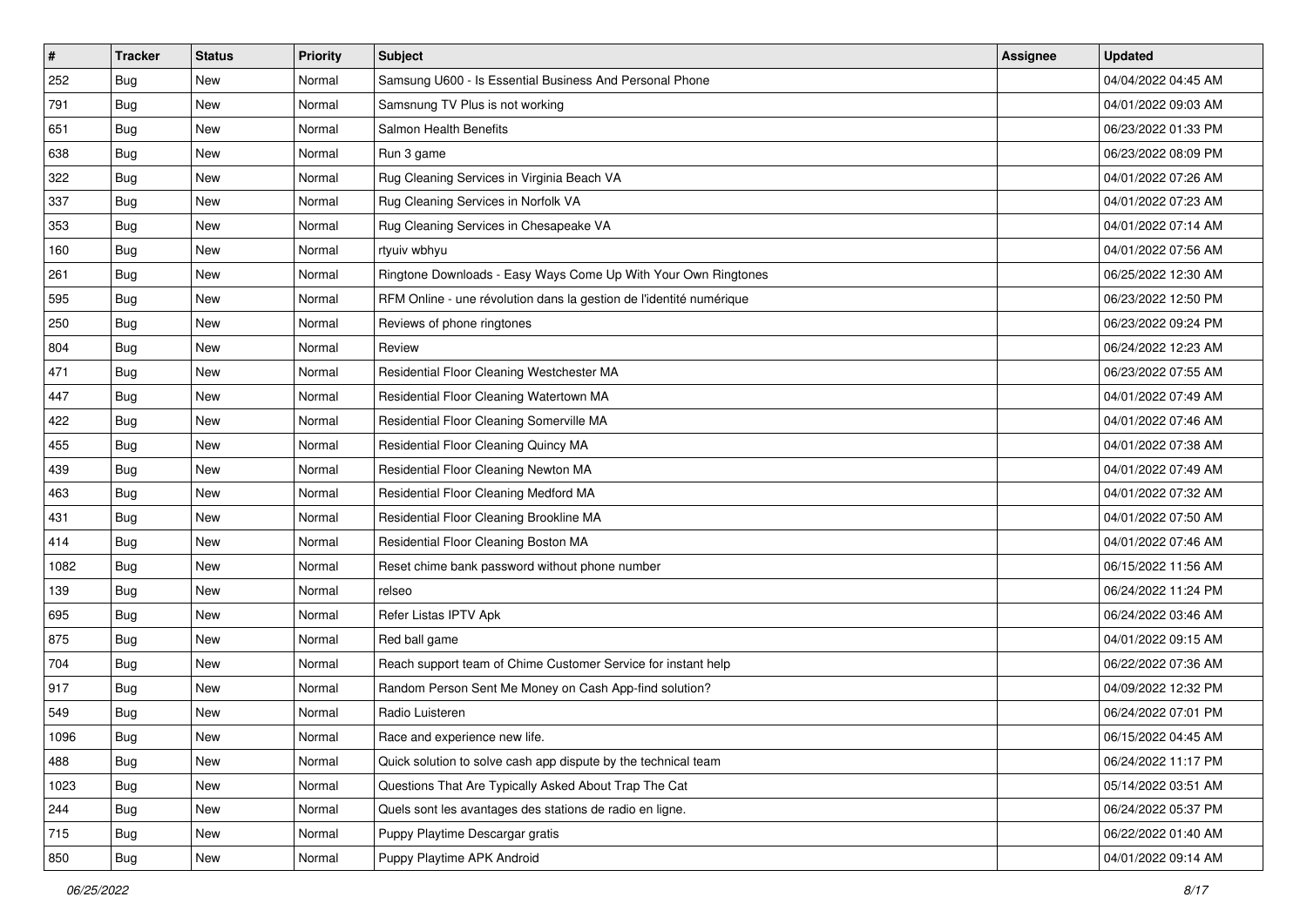| $\pmb{\#}$ | <b>Tracker</b> | <b>Status</b> | <b>Priority</b> | Subject                                                                     | Assignee               | <b>Updated</b>      |
|------------|----------------|---------------|-----------------|-----------------------------------------------------------------------------|------------------------|---------------------|
| 797        | Bug            | <b>New</b>    | Normal          | Psychedelic                                                                 | Christophe<br>Garion   | 06/22/2022 02:02 AM |
| 73         | Bug            | <b>New</b>    | Urgent          | properties ID is not set in Json in EMF backend                             | Pierre-Loïc<br>Garoche | 04/01/2022 08:06 AM |
| 517        | Bug            | New           | Normal          | Proficient tips to take help of cash app support professionals:             |                        | 06/24/2022 02:37 PM |
| 152        | Bug            | <b>New</b>    | High            | professional bridal makeup artist                                           | Christophe<br>Garion   | 04/01/2022 08:01 AM |
| 211        | <b>Bug</b>     | New           | Normal          | Problem in Cash App rebate? Call Cash App customer service number for help. |                        | 06/25/2022 12:13 AM |
| 1113       | <b>Bug</b>     | <b>New</b>    | Normal          | Press the button to control your car                                        |                        | 06/20/2022 12:09 PM |
| 603        | <b>Bug</b>     | <b>New</b>    | Normal          | Premiere gratuito da lista de IPTV                                          |                        | 06/24/2022 05:30 PM |
| 218        | <b>Bug</b>     | New           | Normal          | Popular Educational trends                                                  |                        | 06/24/2022 05:05 PM |
| 872        | <b>Bug</b>     | <b>New</b>    | Normal          | Poppy Playtime Horror Game Free                                             |                        | 04/01/2022 09:11 AM |
| 830        | <b>Bug</b>     | New           | Normal          | Poppy Playtime APK                                                          |                        | 04/01/2022 08:59 AM |
| 860        | Bug            | <b>New</b>    | Normal          | pokemon guide                                                               | Pierre-Loïc<br>Garoche | 06/18/2022 08:18 PM |
| 766        | Bug            | New           | Normal          | Pobreflix Mod APK Review                                                    |                        | 06/23/2022 01:39 AM |
| 600        | <b>Bug</b>     | <b>New</b>    | Normal          | Play Store Pro                                                              |                        | 06/24/2022 03:39 AM |
| 816        | Bug            | <b>New</b>    | Normal          | Play Scribble io fun with everyone                                          |                        | 06/23/2022 10:52 AM |
| 640        | <b>Bug</b>     | New           | Normal          | play game with me                                                           |                        | 06/24/2022 08:20 PM |
| 556        | <b>Bug</b>     | <b>New</b>    | Normal          | Play Game Mod Apk With Your Friends                                         |                        | 06/23/2022 09:56 PM |
| 752        | <b>Bug</b>     | <b>New</b>    | Normal          | Plagerism checker                                                           |                        | 04/01/2022 09:03 AM |
| 744        | <b>Bug</b>     | <b>New</b>    | Normal          | <b>Pixel Survive</b>                                                        |                        | 04/01/2022 09:02 AM |
| 975        | <b>Bug</b>     | New           | Normal          | Payback 2 Mod APK                                                           |                        | 05/05/2022 10:56 AM |
| 1089       | Bug            | New           | Normal          | Pay Someone To Do My Assignment                                             |                        | 06/15/2022 04:44 AM |
| 1090       | <b>Bug</b>     | <b>New</b>    | Normal          | Pay Someone To Do My Assignment                                             |                        | 06/11/2022 03:15 PM |
| 817        | Bug            | <b>New</b>    | Normal          | Pacman 30th Anniversary                                                     |                        | 06/23/2022 04:51 AM |
| 280        | <b>Bug</b>     | <b>New</b>    | Normal          | Pacific Web Design                                                          |                        | 06/23/2022 08:56 AM |
| 138        | Bug            | <b>New</b>    | Normal          | own-sweethome                                                               |                        | 06/23/2022 05:03 PM |
| 662        | <b>Bug</b>     | New           | Normal          | Oreo TV Download - The Easiest Way to Watch Live TV                         |                        | 06/24/2022 05:18 PM |
| 643        | Bug            | New           | Normal          | Oreo TV Apk Download                                                        |                        | 06/23/2022 12:30 PM |
| 858        | <b>Bug</b>     | New           | Normal          | opourid                                                                     | Christophe<br>Garion   | 04/01/2022 09:13 AM |
| 1047       | <b>Bug</b>     | New           | Normal          | Opensea                                                                     | Corentin<br>Lauverjat  | 05/24/2022 02:32 PM |
| 753        | Bug            | New           | Normal          | onlineessaygrader                                                           |                        | 04/01/2022 09:01 AM |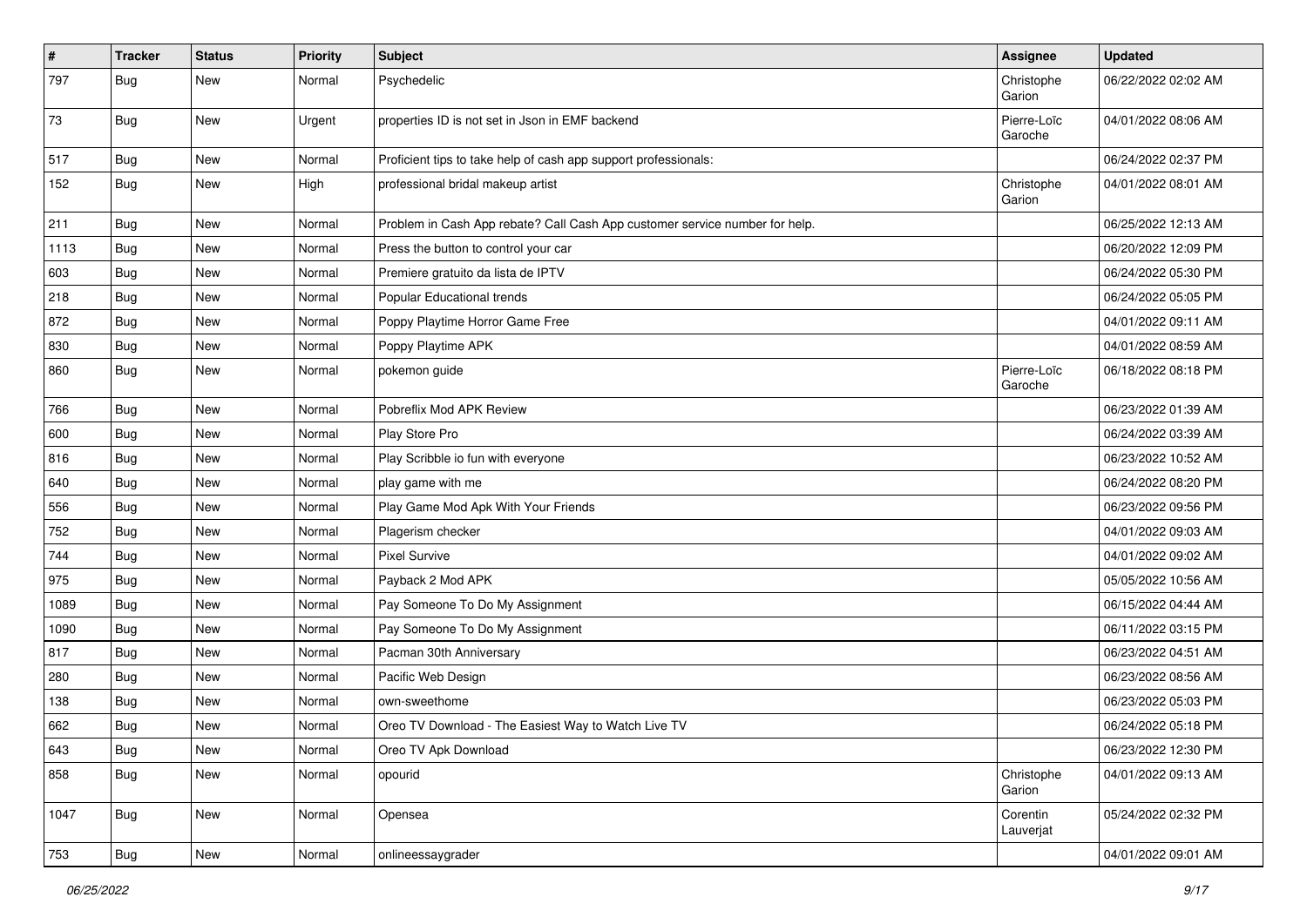| #    | <b>Tracker</b> | <b>Status</b> | <b>Priority</b> | Subject                                                                                | <b>Assignee</b> | <b>Updated</b>      |
|------|----------------|---------------|-----------------|----------------------------------------------------------------------------------------|-----------------|---------------------|
| 609  | Bug            | New           | High            | Online Trusted Medicine Store in US for Health - Genericmedsupply                      |                 | 06/24/2022 01:44 AM |
| 619  | Bug            | New           | Normal          | Online Trusted Medicine Store in US for Health - Genericmedsupply                      |                 | 06/23/2022 09:19 PM |
| 855  | Bug            | New           | Normal          | Online Classes Assistance Help For Student                                             |                 | 04/01/2022 09:13 AM |
| 856  | Bug            | <b>New</b>    | Normal          | Online Classes Assistance Help For Student                                             |                 | 04/01/2022 09:13 AM |
| 659  | Bug            | <b>New</b>    | Normal          | Olive Oil Properties And Health Benefits                                               |                 | 06/24/2022 08:09 AM |
| 364  | Bug            | New           | Normal          | Office Moving Services in Washington DC                                                |                 | 04/01/2022 07:13 AM |
| 388  | Bug            | New           | Normal          | Office Moving Services in Sterling VA                                                  |                 | 04/01/2022 07:16 AM |
| 400  | <b>Bug</b>     | New           | Normal          | Office Moving Services in Potomac MD                                                   |                 | 06/22/2022 07:29 AM |
| 382  | Bug            | New           | Normal          | Office Moving Services in McLean VA                                                    |                 | 04/01/2022 07:17 AM |
| 406  | Bug            | New           | Normal          | Office Moving Services in Gaithersburg MD                                              |                 | 04/01/2022 07:47 AM |
| 376  | <b>Bug</b>     | New           | Normal          | Office Moving Services in Fairfax VA                                                   |                 | 04/01/2022 07:17 AM |
| 358  | Bug            | New           | Normal          | Office Moving Services in Baltimore MD                                                 |                 | 04/01/2022 07:13 AM |
| 370  | Bug            | <b>New</b>    | Normal          | Office Moving Services in Arlington County VA                                          |                 | 04/01/2022 07:16 AM |
| 394  | <b>Bug</b>     | New           | Normal          | Office Moving Services in Annapolis MD                                                 |                 | 04/01/2022 07:15 AM |
| 311  | <b>Bug</b>     | New           | Normal          | Odor Removal Services in Virginia Beach VA                                             |                 | 04/01/2022 07:19 AM |
| 329  | Bug            | New           | Normal          | Odor Removal Services in Norfolk VA                                                    |                 | 04/01/2022 07:22 AM |
| 344  | Bug            | New           | Normal          | Odor Removal Services in Chesapeake VA                                                 |                 | 06/23/2022 06:35 AM |
| 777  | Bug            | New           | Normal          | Obtain driving instructions using Google Maps.                                         |                 | 06/24/2022 07:31 AM |
| 183  | Bug            | New           | Normal          | Nursing Assignment Help Online                                                         |                 | 06/24/2022 09:42 PM |
| 1005 | Bug            | New           | High            | Nursing Assignment Help in UK                                                          |                 | 05/13/2022 05:33 PM |
| 828  | Bug            | New           | Normal          | Nursery management                                                                     |                 | 06/13/2022 08:55 AM |
| 480  | Bug            | New           | Normal          | Nur Online Shop                                                                        |                 | 06/24/2022 10:07 PM |
| 481  | Bug            | <b>New</b>    | Normal          | Nur Online Shop                                                                        |                 | 06/24/2022 12:42 PM |
| 862  | <b>Bug</b>     | New           | Normal          | none                                                                                   |                 | 04/01/2022 09:11 AM |
| 185  | <b>Bug</b>     | New           | Normal          | Non-Plagiarized Research Writing                                                       |                 | 06/24/2022 04:57 AM |
| 821  | <b>Bug</b>     | <b>New</b>    | Normal          | Nicoo - A Review of the Popular Battle Royale Game                                     |                 | 04/01/2022 08:56 AM |
| 115  | <b>Bug</b>     | New           | Normal          | NFL LIVE STREAM                                                                        |                 | 06/24/2022 03:52 PM |
| 1026 | <b>Bug</b>     | New           | Normal          | New Puzzle Game for All Age - Dordle                                                   |                 | 05/30/2022 06:26 AM |
| 209  | Bug            | New           | Normal          | Neglect to access old Cash App account considering message notice issue? Contact help. |                 | 06/24/2022 10:27 AM |
| 583  | <b>Bug</b>     | New           | High            | Need the Cash app customer service phone number?                                       |                 | 06/24/2022 06:25 AM |
| 550  | <b>Bug</b>     | New           | Normal          | Nederland FM - beste manieren om naar internationale radio op internet te luisteren    |                 | 06/23/2022 08:56 PM |
| 234  | <b>Bug</b>     | New           | Normal          | My Personal Experience With the College Writing Services                               |                 | 06/24/2022 10:43 PM |
| 532  | <b>Bug</b>     | New           | Normal          | My Assignment Help                                                                     |                 | 06/23/2022 12:53 PM |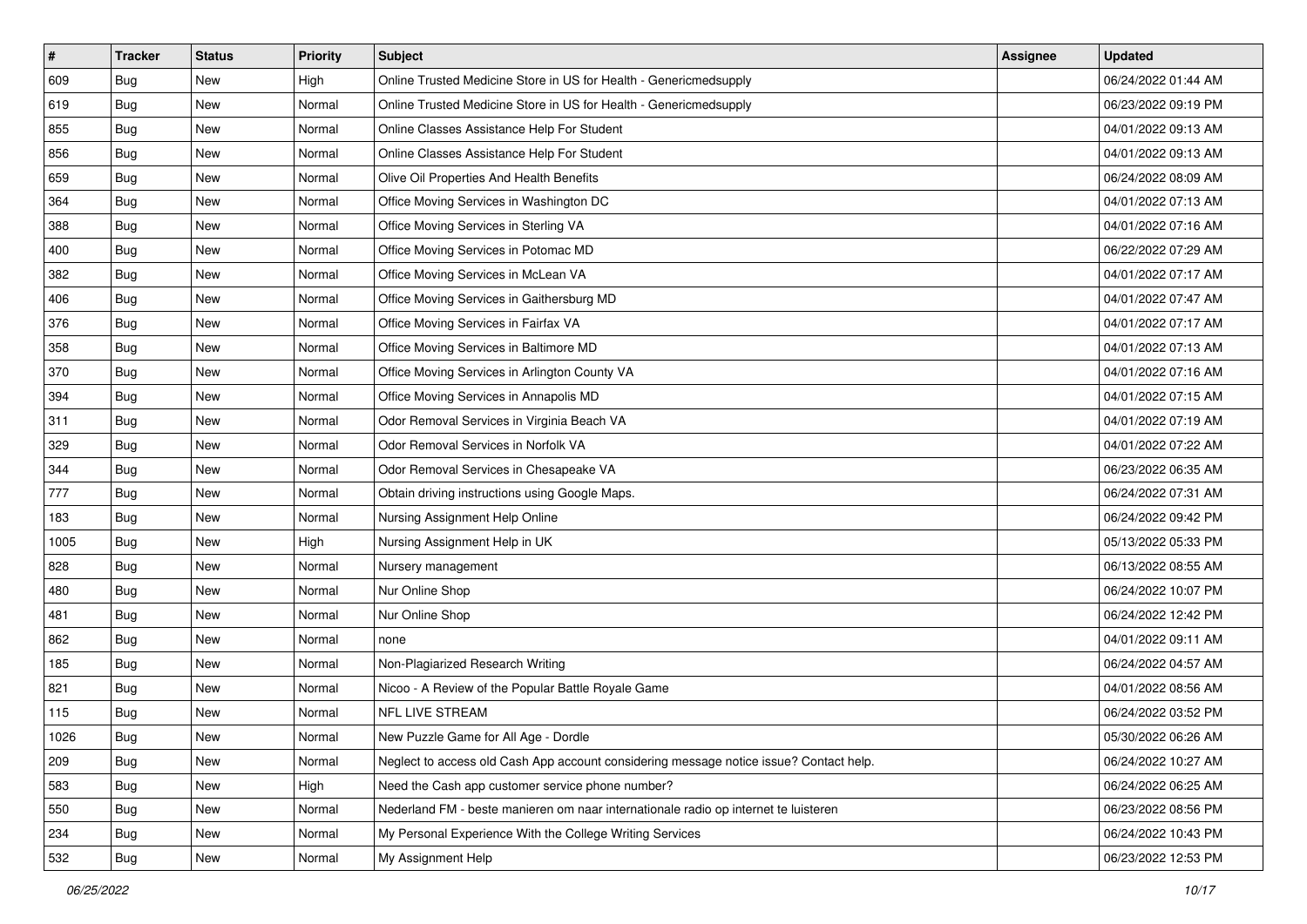| #   | <b>Tracker</b> | <b>Status</b> | <b>Priority</b> | <b>Subject</b>                                                     | <b>Assignee</b> | <b>Updated</b>      |
|-----|----------------|---------------|-----------------|--------------------------------------------------------------------|-----------------|---------------------|
| 790 | <b>Bug</b>     | New           | Normal          | My app                                                             |                 | 04/01/2022 09:03 AM |
| 990 | Bug            | New           | Normal          | Mushrooms                                                          |                 | 05/03/2022 12:02 AM |
| 362 | <b>Bug</b>     | New           | Normal          | Moving Services in Washington DC                                   |                 | 04/01/2022 07:13 AM |
| 386 | Bug            | <b>New</b>    | Normal          | Moving Services in Sterling VA                                     |                 | 04/01/2022 07:16 AM |
| 398 | Bug            | <b>New</b>    | Normal          | Moving Services in Potomac MD                                      |                 | 04/01/2022 07:32 AM |
| 380 | <b>Bug</b>     | New           | Normal          | Moving Services in McLean VA                                       |                 | 06/24/2022 11:53 PM |
| 404 | <b>Bug</b>     | New           | Normal          | Moving Services in Gaithersburg MD                                 |                 | 04/01/2022 07:47 AM |
| 374 | <b>Bug</b>     | New           | Normal          | Moving Services in Fairfax VA                                      |                 | 04/01/2022 07:18 AM |
| 356 | Bug            | New           | Normal          | Moving Services in Baltimore MD                                    |                 | 04/01/2022 07:13 AM |
| 368 | Bug            | <b>New</b>    | Normal          | Moving Services in Arlington County VA                             |                 | 04/01/2022 07:12 AM |
| 392 | <b>Bug</b>     | New           | Normal          | Moving Services in Annapolis MD                                    |                 | 04/01/2022 07:16 AM |
| 934 | <b>Bug</b>     | New           | Normal          | MovieBox Pro Apk - Watch Movies and TV Shows on Your Android Phone |                 | 05/10/2022 11:01 AM |
| 935 | Bug            | <b>New</b>    | Normal          | MovieBox Pro Apk - Watch Movies and TV Shows on Your Android Phone |                 | 04/27/2022 05:56 PM |
| 318 | <b>Bug</b>     | <b>New</b>    | Normal          | Mold Removal Services in Virginia Beach VA                         |                 | 04/01/2022 07:27 AM |
| 333 | Bug            | <b>New</b>    | Normal          | Mold Removal Services in Norfolk VA                                |                 | 06/24/2022 08:37 PM |
| 348 | <b>Bug</b>     | New           | Normal          | Mold Removal Services in Chesapeake VA                             |                 | 04/01/2022 07:14 AM |
| 248 | <b>Bug</b>     | New           | Normal          | Mobile ringtones and attractiveness ringtones                      |                 | 06/24/2022 07:37 PM |
| 726 | Bug            | New           | Normal          | Mobile Application Development Services                            |                 | 06/23/2022 12:16 PM |
| 905 | <b>Bug</b>     | New           | Normal          | MINI MILITIA MOD APK                                               |                 | 05/19/2022 01:54 PM |
| 820 | Bug            | New           | Normal          | Metal Slug Apk para Android                                        |                 | 06/24/2022 03:11 PM |
| 819 | <b>Bug</b>     | New           | Normal          | Metal Slug Apk para Android                                        |                 | 04/01/2022 08:59 AM |
| 205 | <b>Bug</b>     | New           | Low             | Mens Designer Glasses                                              |                 | 06/24/2022 08:25 PM |
| 988 | Bug            | <b>New</b>    | Normal          | <b>Medicinal Mushrooms</b>                                         |                 | 05/06/2022 06:06 AM |
| 987 | <b>Bug</b>     | New           | Normal          | <b>Medicinal Mushrooms</b>                                         |                 | 05/02/2022 11:59 PM |
| 114 | <b>Bug</b>     | New           | Normal          | <b>Medical Research Writing Services</b>                           |                 | 06/23/2022 01:51 PM |
| 991 | <b>Bug</b>     | <b>New</b>    | Normal          | <b>MDMA MOLLY</b>                                                  |                 | 05/03/2022 12:03 AM |
| 310 | <b>Bug</b>     | New           | Normal          | Mattress Cleaning Services in Virginia Beach VA                    |                 | 04/01/2022 07:19 AM |
| 328 | <b>Bug</b>     | New           | Normal          | Mattress Cleaning Services in Norfolk VA                           |                 | 04/01/2022 07:26 AM |
| 343 | Bug            | New           | Normal          | Mattress Cleaning Services in Chesapeake VA                        |                 | 04/01/2022 07:16 AM |
| 953 | <b>Bug</b>     | New           | Normal          | Manga Dogs - Read Your Favorite Comics on Your Smartphone          |                 | 04/20/2022 05:25 AM |
| 287 | Bug            | New           | Normal          | Make shopping easier                                               |                 | 04/01/2022 08:41 AM |
| 288 | <b>Bug</b>     | New           | Normal          | Make shopping easier                                               |                 | 04/01/2022 07:56 AM |
| 870 | <b>Bug</b>     | New           | Normal          | Mahjong Solitaire                                                  |                 | 04/01/2022 09:12 AM |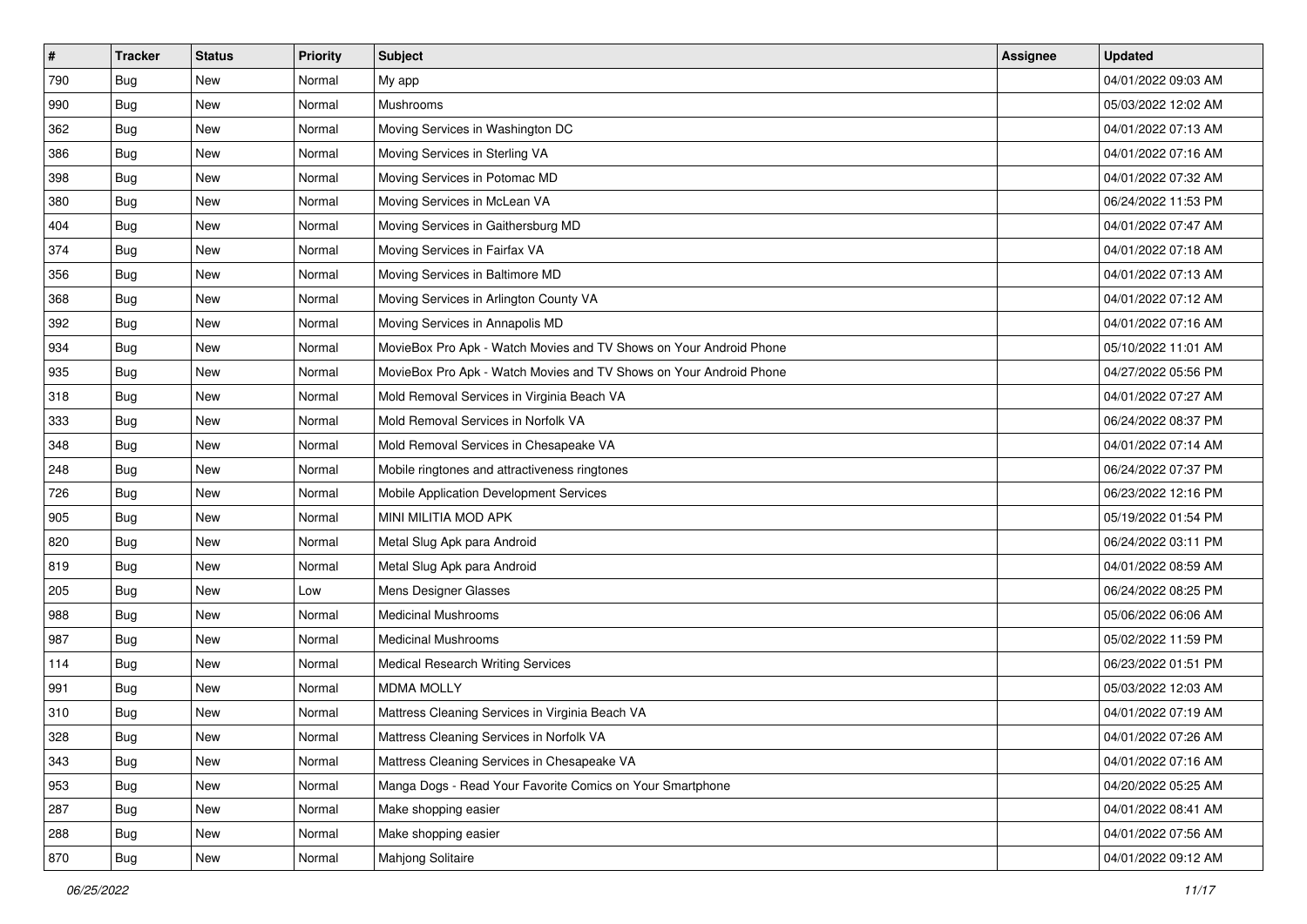| $\pmb{\#}$ | <b>Tracker</b> | <b>Status</b> | <b>Priority</b> | Subject                                                                                                                                                  | <b>Assignee</b>        | <b>Updated</b>      |
|------------|----------------|---------------|-----------------|----------------------------------------------------------------------------------------------------------------------------------------------------------|------------------------|---------------------|
| 612        | <b>Bug</b>     | New           | Normal          | Luxury Slingshot Rental                                                                                                                                  |                        | 06/24/2022 09:09 AM |
| 96         | <b>Bug</b>     | Resolved      | High            | Lustrec installation failed                                                                                                                              | Pierre-Loïc<br>Garoche | 04/01/2022 08:11 AM |
| 1121       | <b>Bug</b>     | <b>New</b>    | Normal          | LustreC do not run                                                                                                                                       |                        | 06/22/2022 08:43 AM |
| 825        | Bug            | <b>New</b>    | Normal          | Lucky Patcher Download                                                                                                                                   |                        | 04/01/2022 08:59 AM |
| 1111       | Bug            | New           | Normal          | LOLBeans is a fun battle royale game where you race with other players while avoiding obstacles. Reach the<br>end of the course in competitive gameplay! |                        | 06/20/2022 06:39 AM |
| 270        | Bug            | <b>New</b>    | Normal          | Logo Mansion                                                                                                                                             | Christophe<br>Garion   | 04/01/2022 08:20 AM |
| 677        | <b>Bug</b>     | <b>New</b>    | Normal          | Logo Design Services Near Me                                                                                                                             |                        | 06/24/2022 08:52 AM |
| 365        | <b>Bug</b>     | New           | Normal          | Local Moving Services in Washington DC                                                                                                                   |                        | 04/01/2022 07:12 AM |
| 389        | <b>Bug</b>     | <b>New</b>    | Normal          | Local Moving Services in Sterling VA                                                                                                                     |                        | 04/01/2022 07:16 AM |
| 401        | Bug            | <b>New</b>    | Normal          | Local Moving Services in Potomac MD                                                                                                                      |                        | 04/01/2022 07:48 AM |
| 383        | <b>Bug</b>     | <b>New</b>    | Normal          | Local Moving Services in McLean VA                                                                                                                       |                        | 04/01/2022 07:17 AM |
| 377        | <b>Bug</b>     | New           | Normal          | Local Moving Services in Fairfax VA                                                                                                                      |                        | 04/01/2022 07:17 AM |
| 359        | <b>Bug</b>     | New           | Normal          | Local Moving Services in Baltimore MD                                                                                                                    |                        | 04/01/2022 07:15 AM |
| 371        | <b>Bug</b>     | New           | Normal          | Local Moving Services in Arlington County VA                                                                                                             |                        | 04/01/2022 07:13 AM |
| 395        | Bug            | <b>New</b>    | Normal          | Local Moving Services in Annapolis MD                                                                                                                    |                        | 04/01/2022 07:15 AM |
| 623        | Bug            | New           | Normal          | Listen to online radio stations for mobile phones                                                                                                        |                        | 06/24/2022 08:21 PM |
| 479        | <b>Bug</b>     | New           | Normal          | Limousine Service Bellevue WA                                                                                                                            |                        | 06/24/2022 06:14 AM |
| 1098       | <b>Bug</b>     | <b>New</b>    | Normal          | Life of a Fisherman                                                                                                                                      |                        | 06/15/2022 08:10 AM |
| 502        | <b>Bug</b>     | <b>New</b>    | Normal          | Les instructions pour définir des sonneries pour iPhone sont simples et faciles à suivre                                                                 |                        | 06/25/2022 12:35 AM |
| 1077       | <b>Bug</b>     | <b>New</b>    | Normal          | Les excellentes façons d'utiliser ces images                                                                                                             |                        | 06/24/2022 08:35 AM |
| 673        | Bug            | New           | Normal          | Learn the basics of pixel art - Clear grid                                                                                                               |                        | 06/24/2022 06:41 AM |
| 562        | <b>Bug</b>     | <b>New</b>    | Normal          | Learn Basic Mahjong Rules                                                                                                                                |                        | 06/23/2022 12:48 AM |
| 739        | Bug            | <b>New</b>    | Normal          | law dissertation help                                                                                                                                    |                        | 04/01/2022 09:02 AM |
| 883        | <b>Bug</b>     | New           | Normal          | Langweilen Sie sich jemals bei der gleichen alten Schriftart auf Instagram?                                                                              |                        | 04/01/2022 09:16 AM |
| 851        | <b>Bug</b>     | New           | Normal          | Laden Sie den kostenlosen MP3-Klingelton für Ihr Mobiltelefon herunter                                                                                   |                        | 04/01/2022 09:14 AM |
| 194        | Bug            | New           | Normal          | lace closure wigs                                                                                                                                        |                        | 06/24/2022 10:09 PM |
| 716        | Bug            | New           | Normal          | La celebración de un BabyShower.                                                                                                                         |                        | 06/24/2022 02:09 AM |
| 962        | Bug            | New           | Normal          | Kostenlose Hörbücher                                                                                                                                     |                        | 05/20/2022 08:56 AM |
| 528        | <b>Bug</b>     | New           | Normal          | Korean Mag                                                                                                                                               |                        | 06/23/2022 10:09 PM |
| 534        | Bug            | New           | Normal          | Know how to initiate cash app refund by contacting the technical team                                                                                    | Pierre-Loïc<br>Garoche | 06/23/2022 08:53 AM |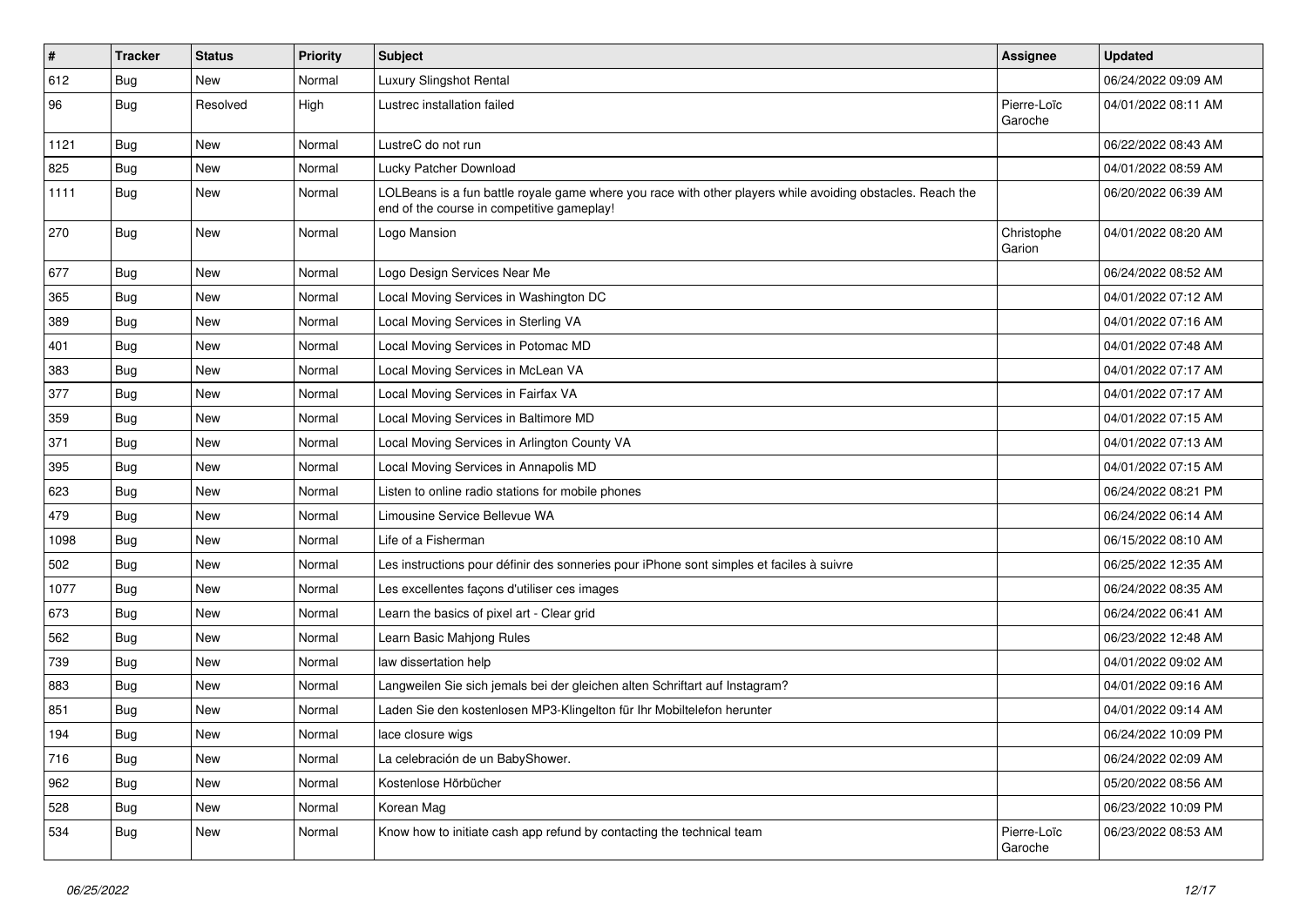| $\pmb{\#}$ | <b>Tracker</b> | <b>Status</b> | <b>Priority</b> | Subject                                                                                                         | Assignee               | <b>Updated</b>      |
|------------|----------------|---------------|-----------------|-----------------------------------------------------------------------------------------------------------------|------------------------|---------------------|
| 663        | Bug            | <b>New</b>    | Normal          | Know how the Cash app twitches words in a detailed way.                                                         | Pierre-Loïc<br>Garoche | 05/22/2022 05:44 PM |
| 1119       | Bug            | New           | Normal          | Klondike Solitaire                                                                                              |                        | 06/21/2022 08:25 AM |
| 1016       | <b>Bug</b>     | <b>New</b>    | Normal          | Klondike Solitaire                                                                                              |                        | 05/12/2022 09:03 AM |
| 873        | Bug            | <b>New</b>    | Normal          | Klingeltöne mp3                                                                                                 |                        | 04/13/2022 11:03 AM |
| 893        | <b>Bug</b>     | <b>New</b>    | Normal          | klingeltone                                                                                                     |                        | 04/13/2022 11:06 AM |
| 119        | <b>Bug</b>     | New           | Normal          | klhjigyu                                                                                                        |                        | 06/23/2022 11:16 PM |
| 656        | Bug            | <b>New</b>    | Normal          | Kiwi Nutrition Facts And Health Benefits                                                                        |                        | 06/23/2022 05:18 PM |
| 566        | <b>Bug</b>     | <b>New</b>    | Normal          | Kinemaster Pro Download - los App Review                                                                        |                        | 04/01/2022 09:27 AM |
| 88         | <b>Bug</b>     | <b>New</b>    | Normal          | kind2 output: When for node arguments                                                                           | Pierre-Loïc<br>Garoche | 06/24/2022 08:12 PM |
| 596        | Bug            | <b>New</b>    | Normal          | <b>Kids Games</b>                                                                                               |                        | 04/01/2022 09:18 AM |
| 304        | Bug            | New           | Normal          | Keyless Entry Services in Norcross GA                                                                           |                        | 04/01/2022 07:19 AM |
| 805        | <b>Bug</b>     | <b>New</b>    | Normal          | Ketamine Online Store                                                                                           | Christophe<br>Garion   | 06/23/2022 06:44 PM |
| 367        | Bug            | New           | Normal          | Junk Removal Services in Washington DC                                                                          |                        | 04/01/2022 07:12 AM |
| 391        | <b>Bug</b>     | <b>New</b>    | Normal          | Junk Removal Services in Sterling VA                                                                            |                        | 04/01/2022 07:16 AM |
| 403        | Bug            | <b>New</b>    | Normal          | Junk Removal Services in Potomac MD                                                                             |                        | 04/01/2022 07:47 AM |
| 385        | Bug            | New           | Normal          | Junk Removal Services in McLean VA                                                                              |                        | 04/01/2022 07:15 AM |
| 379        | Bug            | <b>New</b>    | Normal          | Junk Removal Services in Fairfax VA                                                                             |                        | 04/01/2022 07:17 AM |
| 361        | Bug            | <b>New</b>    | Normal          | Junk Removal Services in Baltimore MD                                                                           |                        | 04/01/2022 07:13 AM |
| 373        | <b>Bug</b>     | <b>New</b>    | Normal          | Junk Removal Services in Arlington County VA                                                                    |                        | 04/01/2022 07:18 AM |
| 397        | <b>Bug</b>     | <b>New</b>    | Normal          | Junk Removal Services in Annapolis MD                                                                           |                        | 04/01/2022 07:15 AM |
| 653        | Bug            | New           | Normal          | Jujube (Jinjoles): Properties And Health Benefits                                                               |                        | 06/23/2022 10:41 PM |
| 670        | <b>Bug</b>     | <b>New</b>    | Normal          | JTWhatsApp Apk - The New and Improved WhatsApp                                                                  |                        | 06/17/2022 04:36 PM |
| 842        | Bug            | <b>New</b>    | Normal          | Join the fun game                                                                                               |                        | 04/01/2022 08:58 AM |
| 163        | Bug            | <b>New</b>    | Normal          | jknjopl[                                                                                                        |                        | 04/01/2022 07:58 AM |
| 262        | <b>Bug</b>     | <b>New</b>    | Normal          | It this true to dealing Wuth                                                                                    |                        | 06/22/2022 04:07 AM |
| 210        | Bug            | New           | Normal          | Issue with check symbol in Cash App? Dial assist number with calling Cash App customer service phone<br>number. |                        | 06/24/2022 10:52 PM |
| 269        | Bug            | New           | Normal          | Is there such a site for app design?                                                                            | Anonymous              | 06/24/2022 09:59 PM |
| 999        | Bug            | New           | Normal          | Is there a way to find Google Feud answers?                                                                     |                        | 05/07/2022 08:58 AM |
| 231        | Bug            | New           | Normal          | Is the ringtone download difficult or not?                                                                      | Pierre-Loïc<br>Garoche | 06/24/2022 06:35 PM |
| 1015       | <b>Bug</b>     | New           | Normal          | Is it possible to send books for free?                                                                          |                        | 05/11/2022 04:05 PM |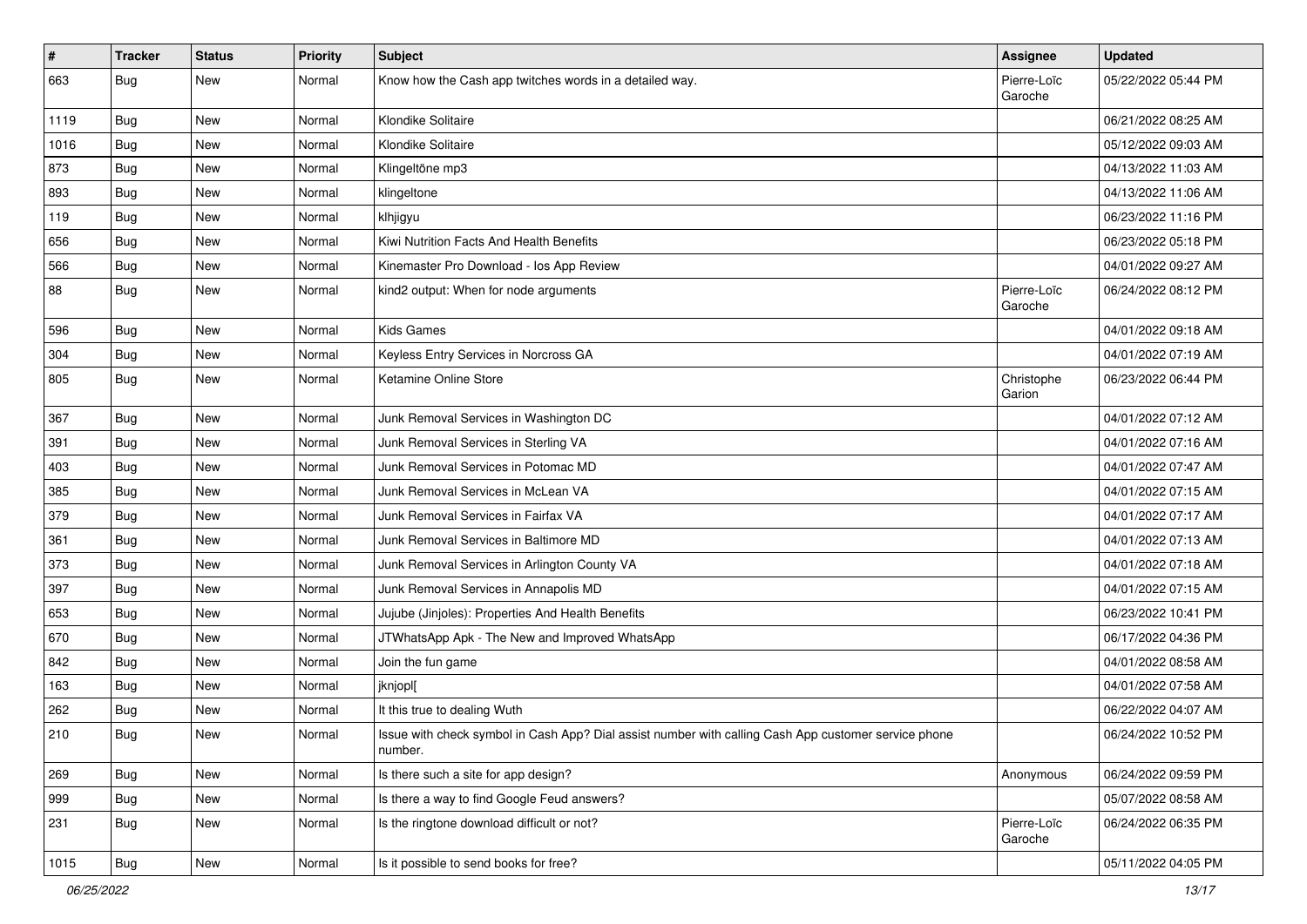| $\pmb{\#}$ | <b>Tracker</b> | <b>Status</b> | <b>Priority</b> | <b>Subject</b>                                                                               | Assignee  | <b>Updated</b>      |
|------------|----------------|---------------|-----------------|----------------------------------------------------------------------------------------------|-----------|---------------------|
| 998        | <b>Bug</b>     | <b>New</b>    | Normal          | Is It Hard to Solve Wordle An                                                                |           | 05/13/2022 06:39 PM |
| 1116       | <b>Bug</b>     | <b>New</b>    | Normal          | ipTV smarts pro                                                                              |           | 06/21/2022 06:09 AM |
| 993        | Bug            | New           | Normal          | IO Games Free Online                                                                         |           | 05/04/2022 10:35 AM |
| 788        | Bug            | <b>New</b>    | Normal          | Intro Maker Mod APK                                                                          |           | 06/24/2022 06:06 PM |
| 225        | Bug            | <b>New</b>    | Normal          | instant personal loan                                                                        |           | 06/24/2022 03:33 AM |
| 167        | <b>Bug</b>     | New           | Normal          | instant loan without documents                                                               | Anonymous | 06/23/2022 03:39 PM |
| 176        | Bug            | <b>New</b>    | Normal          | instant loan without documents                                                               |           | 06/18/2022 01:43 PM |
| 568        | <b>Bug</b>     | New           | Normal          | Instale a versão mais recente do YouTube Premium                                             |           | 06/24/2022 08:51 PM |
| 748        | <b>Bug</b>     | <b>New</b>    | Normal          | Il y a quelques façons d'obtenir des sonneries gratuites pour votre iPhone                   |           | 04/01/2022 09:02 AM |
| 1072       | Bug            | <b>New</b>    | Normal          | ij.start canon                                                                               |           | 06/21/2022 06:56 PM |
| 1013       | <b>Bug</b>     | <b>New</b>    | Normal          | ij.start canon                                                                               |           | 05/11/2022 11:31 AM |
| 950        | Bug            | <b>New</b>    | Normal          | ij.start canon                                                                               |           | 05/07/2022 02:12 PM |
| 943        | Bug            | New           | Normal          | ii.start canon                                                                               |           | 04/13/2022 08:52 AM |
| 525        | <b>Bug</b>     | <b>New</b>    | Normal          | If you don't have a QR code: How to activate cash app card in app                            |           | 06/24/2022 10:47 AM |
| 604        | Bug            | <b>New</b>    | Normal          | Idle Game Online                                                                             |           | 06/24/2022 06:16 PM |
| 1103       | <b>Bug</b>     | New           | Normal          | Idle game fix bug                                                                            |           | 06/21/2022 09:30 AM |
| 1104       | Bug            | <b>New</b>    | Normal          | Idle game fix bug                                                                            |           | 06/17/2022 04:35 AM |
| 1031       | Bug            | <b>New</b>    | Normal          | <b>IAFT Traders Union</b>                                                                    |           | 05/16/2022 03:14 PM |
| 1030       | <b>Bug</b>     | <b>New</b>    | Normal          | <b>IAFT Traders Union</b>                                                                    |           | 05/16/2022 03:13 PM |
| 736        | Bug            | <b>New</b>    | Normal          | I Want to Edit in My Website (transfer-factor.net) Unfortunately, Unable to Edit It          |           | 06/24/2022 07:32 AM |
| 711        | <b>Bug</b>     | New           | Normal          | Human Fall Flat Apk Download                                                                 |           | 06/23/2022 04:45 PM |
| 123        | <b>Bug</b>     | <b>New</b>    | Normal          | https://www.reddit.com/r/NRLgrandfinal2020/                                                  |           | 06/25/2022 12:24 AM |
| 124        | Bug            | <b>New</b>    | Normal          | https://www.bigmarker.com/ustvpass/LIVE-Atlanta-Falcons-vs-Carolina-Panthers-NFL-Week-8-Game |           | 04/01/2022 07:55 AM |
| 486        | <b>Bug</b>     | <b>New</b>    | Low             | <b>HP Wireless Printer Setup</b>                                                             | Anonymous | 06/25/2022 12:32 AM |
| 235        | <b>Bug</b>     | <b>New</b>    | Low             | HP Printer Assistant Software   Download & Install HP Assistant                              |           | 06/21/2022 04:50 PM |
| 236        | Bug            | New           | Normal          | HP Printer Assistant Software   Download & Install HP Assistant                              |           | 04/01/2022 08:16 AM |
| 238        | <b>Bug</b>     | <b>New</b>    | Low             | HP Printer Assistant Software   Download & Install HP Assistant                              |           | 04/01/2022 08:16 AM |
| 117        | Bug            | New           | Normal          | How to Watch Cowboys vs Cardinals Game Live Stream FREE TV                                   |           | 04/01/2022 08:08 AM |
| 687        | Bug            | New           | Normal          | How to use twitch.tv/activate?                                                               |           | 06/24/2022 07:39 PM |
| 688        | Bug            | New           | Normal          | How to use twitch.tv/activate?                                                               |           | 06/24/2022 04:16 AM |
| 689        | Bug            | New           | Normal          | How to use twitch.tv/activate?                                                               |           | 06/23/2022 07:30 PM |
| 1060       | <b>Bug</b>     | New           | Normal          | How to Use Panda Helper to Speed Up Your iOS                                                 |           | 05/28/2022 09:12 AM |
| 1080       | Bug            | New           | Normal          | How to use Math Wallet   Nexo wallet   CoinTiger Exchange                                    |           | 06/15/2022 11:56 AM |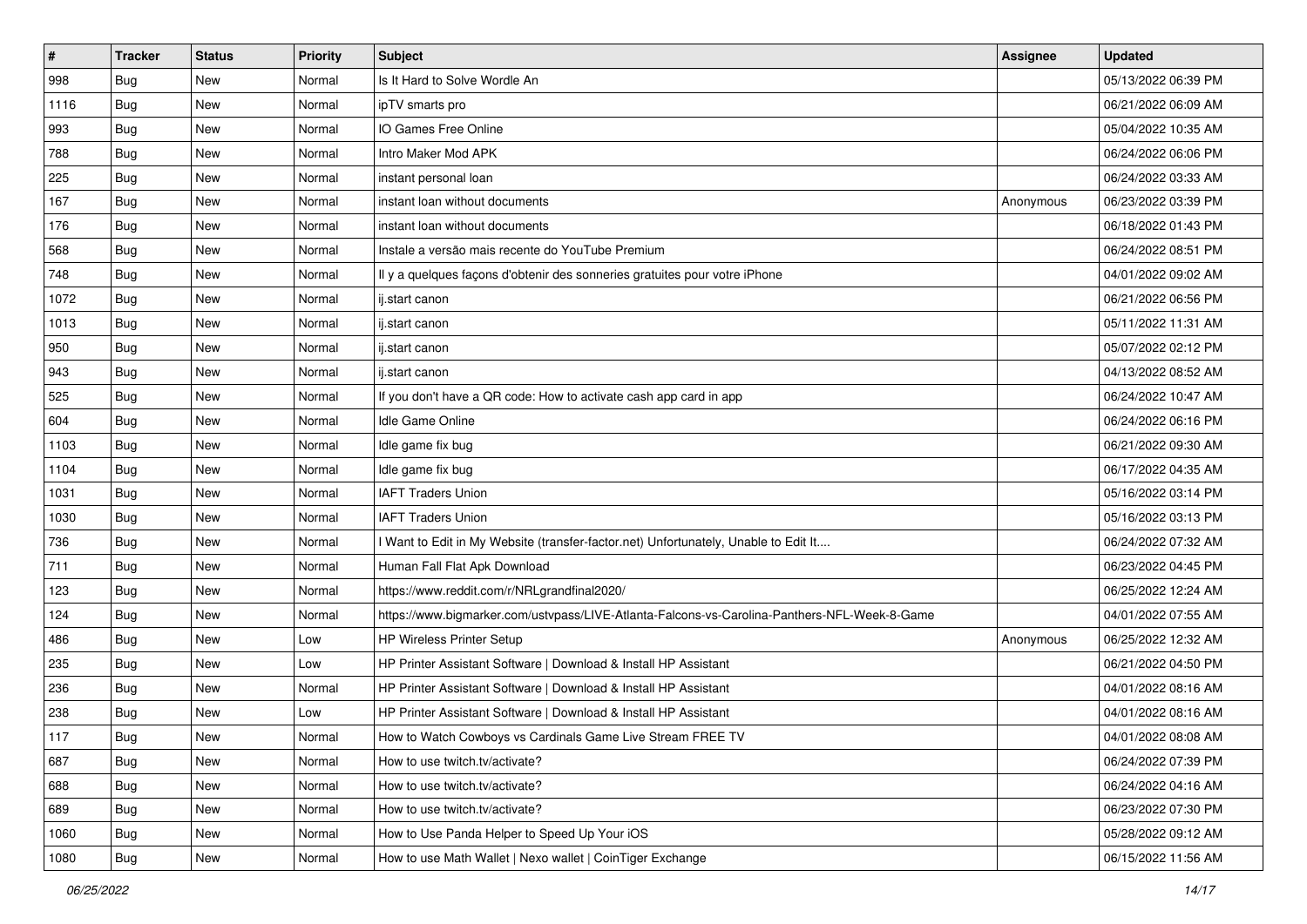| $\vert$ # | <b>Tracker</b> | <b>Status</b> | <b>Priority</b> | <b>Subject</b>                                                             | <b>Assignee</b>        | <b>Updated</b>      |
|-----------|----------------|---------------|-----------------|----------------------------------------------------------------------------|------------------------|---------------------|
| 267       | Bug            | New           | Normal          | How To Use Internet Radio Services To Listen To Your Favorite Songs        |                        | 06/24/2022 10:58 PM |
| 1042      | <b>Bug</b>     | New           | Normal          | How to set up direct deposit on cash app?                                  |                        | 05/25/2022 01:17 PM |
| 854       | <b>Bug</b>     | New           | Normal          | How To Resolve Password Problems Through Facebook Customer Service?        |                        | 04/09/2022 06:11 PM |
| 1035      | <b>Bug</b>     | New           | Normal          | how to relieve spam score                                                  | Pierre-Loïc<br>Garoche | 05/18/2022 11:39 AM |
| 1032      | <b>Bug</b>     | New           | Normal          | How To Play The Wordle Game                                                |                        | 05/17/2022 10:37 AM |
| 763       | <b>Bug</b>     | New           | High            | How to Make a Ringtone on Your iPhone                                      |                        | 06/24/2022 05:53 AM |
| 709       | Bug            | <b>New</b>    | Normal          | How To Load Cash App Card At Walmart Without Having To Face Any Hassle?    |                        | 06/24/2022 12:18 AM |
| 747       | Bug            | New           | Normal          | How to Install Tyflex Plus on Your Android Device                          |                        | 04/01/2022 09:02 AM |
| 696       | <b>Bug</b>     | <b>New</b>    | Normal          | How to Install the TuMangaOnline App                                       |                        | 06/24/2022 07:20 PM |
| 885       | Bug            | New           | Normal          | How to Install the Tele Latino App For Android                             |                        | 03/28/2022 04:10 AM |
| 565       | <b>Bug</b>     | New           | Normal          | How To Install RepelisPlus On Your Android Phone?                          |                        | 06/24/2022 11:27 PM |
| 564       | Bug            | New           | Normal          | How To Install RepelisPlus On Your Android Phone?                          |                        | 06/24/2022 02:03 AM |
| 1039      | Bug            | New           | Normal          | How to Get Tickmill Bonuses for Free                                       |                        | 05/26/2022 05:43 PM |
| 785       | Bug            | New           | Normal          | How To Get Money Off Cash App Without Card Or With A Card?                 |                        | 06/21/2022 03:59 PM |
| 694       | Bug            | New           | Normal          | How to Get Guidance On How To Cash App Withdrawal Limit?                   | Christophe<br>Garion   | 06/24/2022 01:30 PM |
| 1014      | Bug            | <b>New</b>    | Normal          | how to get chime routing and account number ? chime routing number florida |                        | 05/11/2022 12:42 PM |
| 1079      | <b>Bug</b>     | New           | Normal          | How to get cheap psychology assignment?                                    |                        | 06/15/2022 06:00 AM |
| 1069      | Bug            | New           | Normal          | how to get cash app support phone number 24*7 available                    |                        | 06/21/2022 08:36 PM |
| 574       | <b>Bug</b>     | <b>New</b>    | Normal          | How to fix the Epson printer offline issue due to a wired connection?      |                        | 06/24/2022 06:23 PM |
| 541       | <b>Bug</b>     | New           | Normal          | How to fix the cash app payment failed errors?                             |                        | 06/24/2022 09:04 PM |
| 1038      | <b>Bug</b>     | <b>New</b>    | Normal          | How to Fix Canon Printer Offline ISsue                                     | Pierre-Loïc<br>Garoche | 05/27/2022 05:25 AM |
| 591       | <b>Bug</b>     | <b>New</b>    | Normal          | How To Find Facebook Modifications For Your Spotify Premium Apk?           |                        | 06/19/2022 06:07 AM |
| 966       | Bug            | New           | Normal          | How to Download the Filmes                                                 |                        | 04/23/2022 04:04 AM |
| 826       | Bug            | New           | Normal          | How to Dowload MXL TV Premium                                              |                        | 05/26/2022 03:34 PM |
| 984       | <b>Bug</b>     | New           | Normal          | How to disable, permanently delete Twitter account on phone, PC            |                        | 05/09/2022 04:42 PM |
| 697       | Bug            | New           | Normal          | How to Descargar Pura TV For Android                                       |                        | 06/16/2022 10:40 PM |
| 976       | <b>Bug</b>     | New           | Normal          | How to delete the cash app account history right now?                      | Hamza<br>Bourbouh      | 04/27/2022 09:47 AM |
| 1064      | <b>Bug</b>     | New           | Normal          | How to delete Cash App history?                                            | Pierre-Loïc<br>Garoche | 06/11/2022 10:29 AM |
| 1101      | <b>Bug</b>     | New           | Normal          | How to Delete Cash App History at once?                                    |                        | 06/16/2022 06:49 AM |
| 533       | <b>Bug</b>     | New           | Normal          | How to complete the homework assignments in economics in the easiest way?  |                        | 06/23/2022 10:46 AM |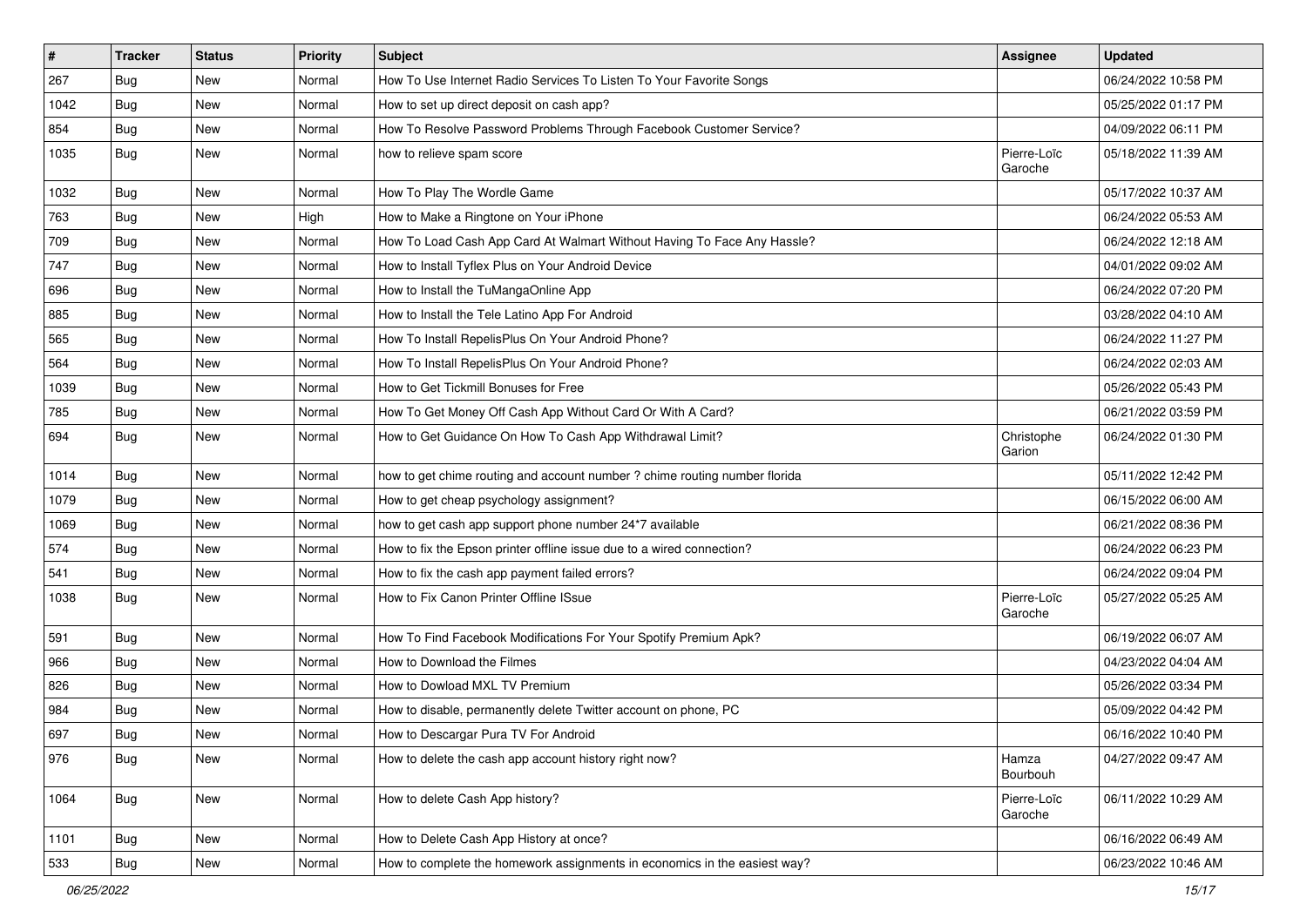| $\sharp$ | <b>Tracker</b> | <b>Status</b> | <b>Priority</b> | Subject                                                                          | Assignee               | <b>Updated</b>      |
|----------|----------------|---------------|-----------------|----------------------------------------------------------------------------------|------------------------|---------------------|
| 1024     | Bug            | New           | Normal          | How to choose the right broker                                                   |                        | 05/14/2022 10:31 AM |
| 536      | <b>Bug</b>     | New           | Normal          | How to check the balance on the cash app card                                    | Hamza<br>Bourbouh      | 06/24/2022 05:28 AM |
| 518      | Bug            | <b>New</b>    | Normal          | How To Check The Balance Of Cash App Account By Taking Cash App Support?         |                        | 06/23/2022 05:15 PM |
| 1025     | Bug            | <b>New</b>    | Normal          | how to change the logo in wordpress                                              |                        | 05/20/2022 06:00 AM |
| 1009     | <b>Bug</b>     | New           | Normal          | How to change routing number on Cash App?                                        |                        | 05/11/2022 07:13 AM |
| 906      | Bug            | New           | Normal          | How To Change Cash App From Business To Personal Account For Any Reasons?        |                        | 04/04/2022 09:57 AM |
| 882      | Bug            | New           | Normal          | How to change bank account on cash app?                                          |                        | 04/01/2022 09:16 AM |
| 852      | Bug            | New           | Normal          | How to cancel your French Bee flight within 24 hours?                            |                        | 04/01/2022 09:13 AM |
| 972      | Bug            | New           | Normal          | How To Borrow Money From The Cash App? Get To Know About The Same                |                        | 04/25/2022 07:30 AM |
| 678      | Bug            | New           | Normal          | How to be a winner in buidnow gg                                                 |                        | 06/24/2022 06:57 AM |
| 762      | Bug            | New           | Normal          | How To Add Money To A Cash App Card If Struggling With Low Amount?               |                        | 06/24/2022 07:48 AM |
| 784      | <b>Bug</b>     | New           | Normal          | How To Add Money On Cash App Card And Check The Funds?                           |                        | 06/23/2022 08:08 AM |
| 1115     | <b>Bug</b>     | New           | Normal          | How to access your saved favorite Tiktok                                         |                        | 06/20/2022 01:07 PM |
| 217      | Bug            | New           | Normal          | How this service matter most?                                                    |                        | 06/24/2022 08:22 AM |
| 738      | <b>Bug</b>     | New           | Normal          | How Much Amount Do I Get Using The Referral Code For Cash App?                   |                        | 04/01/2022 09:03 AM |
| 571      | Bug            | New           | Normal          | How may the Cash app dispute your trade?                                         | Pierre-Loïc<br>Garoche | 06/23/2022 11:23 AM |
| 955      | <b>Bug</b>     | New           | Normal          | How Long Does Verification Take On Cash App If You Apply For The Verification?   | Christophe<br>Garion   | 04/18/2022 08:17 AM |
| 916      | Bug            | New           | Normal          | How long does it take to write a book?                                           |                        | 04/07/2022 12:15 PM |
| 742      | Bug            | New           | Normal          | How Long Does Cash App Support Take To Respond For A Better Support?             |                        | 04/01/2022 09:02 AM |
| 633      | <b>Bug</b>     | New           | Normal          | How i can i solve my issue                                                       |                        | 04/01/2022 09:38 AM |
| 215      | Bug            | New           | Normal          | How For Top Level Cell Phone For You                                             |                        | 06/20/2022 08:14 PM |
| 928      | Bug            | New           | Normal          | How Does Sutton Bank Cash App Customer Service Help In Answering Your Questions? |                        | 04/12/2022 11:36 AM |
| 733      | Bug            | New           | Normal          | How does one go about getting a book deal?                                       |                        | 04/01/2022 09:33 AM |
| 524      | Bug            | New           | Normal          | How Does Google Account Recovery Work If Your Account Is Hacked?                 |                        | 06/24/2022 02:25 AM |
| 720      | Bug            | New           | Normal          | How does Cash App Phone Number provide a quick treatment?                        |                        | 06/23/2022 09:57 PM |
| 796      | Bug            | New           | Normal          | How Does Cash App ++ actually work and What is the process of it                 |                        | 06/22/2022 07:03 AM |
| 1087     | <b>Bug</b>     | New           | Normal          | How do new writers start out?                                                    |                        | 06/10/2022 03:25 PM |
| 737      | Bug            | New           | Normal          | How Do I Talk To A Live Person At Facebook If Anything Is Doubtful?              |                        | 04/01/2022 09:20 AM |
| 758      | <b>Bug</b>     | New           | Normal          | How Do I Study Consistently For Hours?                                           |                        | 04/01/2022 09:01 AM |
| 719      | Bug            | New           | Normal          | How Do I Send \$5000 Through Cash App Account With Ease?                         |                        | 06/24/2022 07:15 PM |
| 1106     | <b>Bug</b>     | New           | Normal          | How Do I Get Cash App ++ Without Confronting Any Technical Glitches?             |                        | 06/17/2022 02:20 PM |